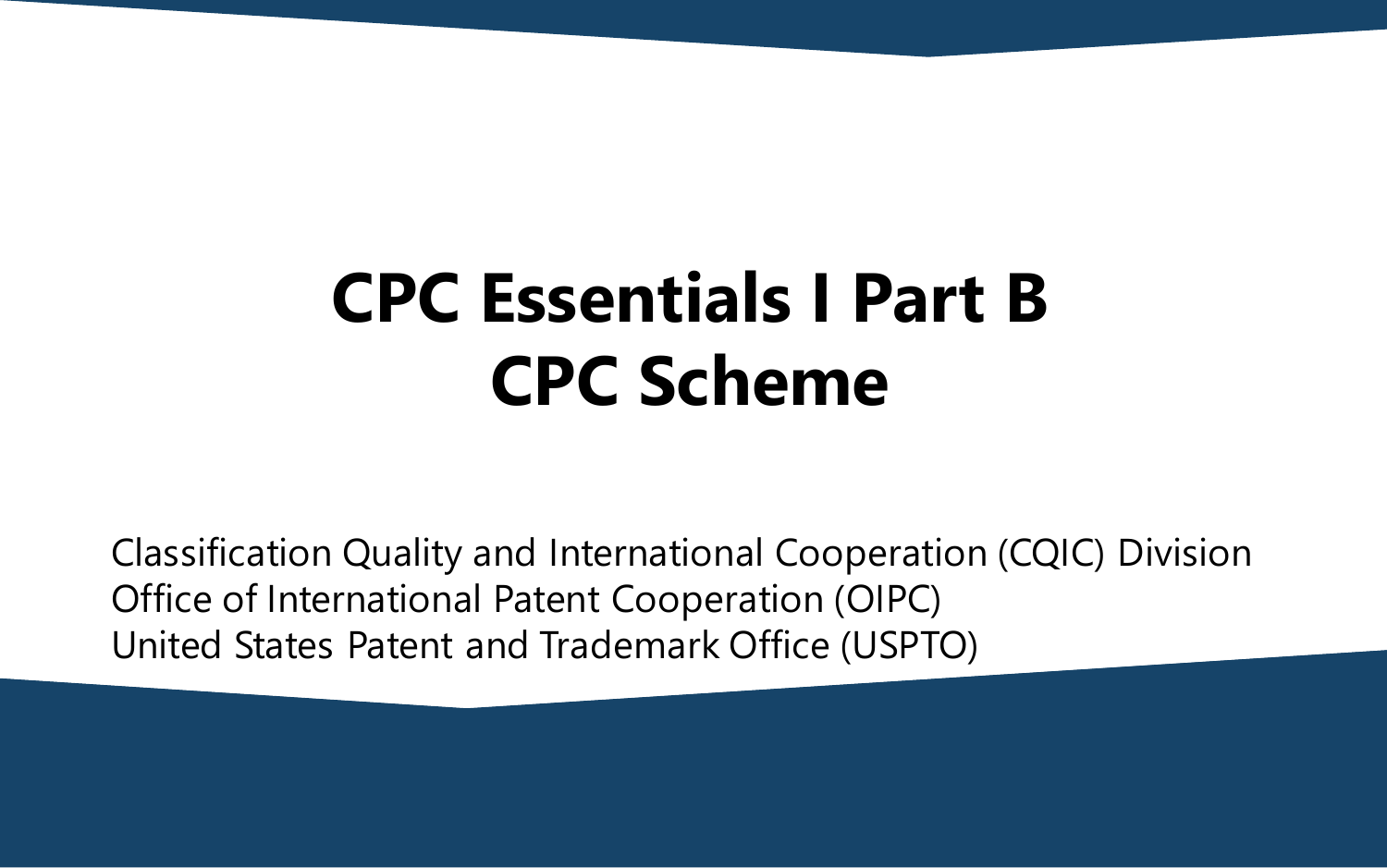### **Comment: "The CPC scheme seems very complex, and finding necessary information seems difficult."**



**Response:** At first glance, the CPC scheme may seem complex, but the scheme has a logical structure and some important scheme features that show the user how information is organized. Efficient use of CPC starts with fully understanding and leveraging the CPC scheme.

In CPC Essentials I Part B and C, we will breakdown the scheme structure and framework, and explain in detail the various functions of scheme features. With this knowledge, you can effectively use the scheme to obtain information, thus facilitating your classification and prior art searches.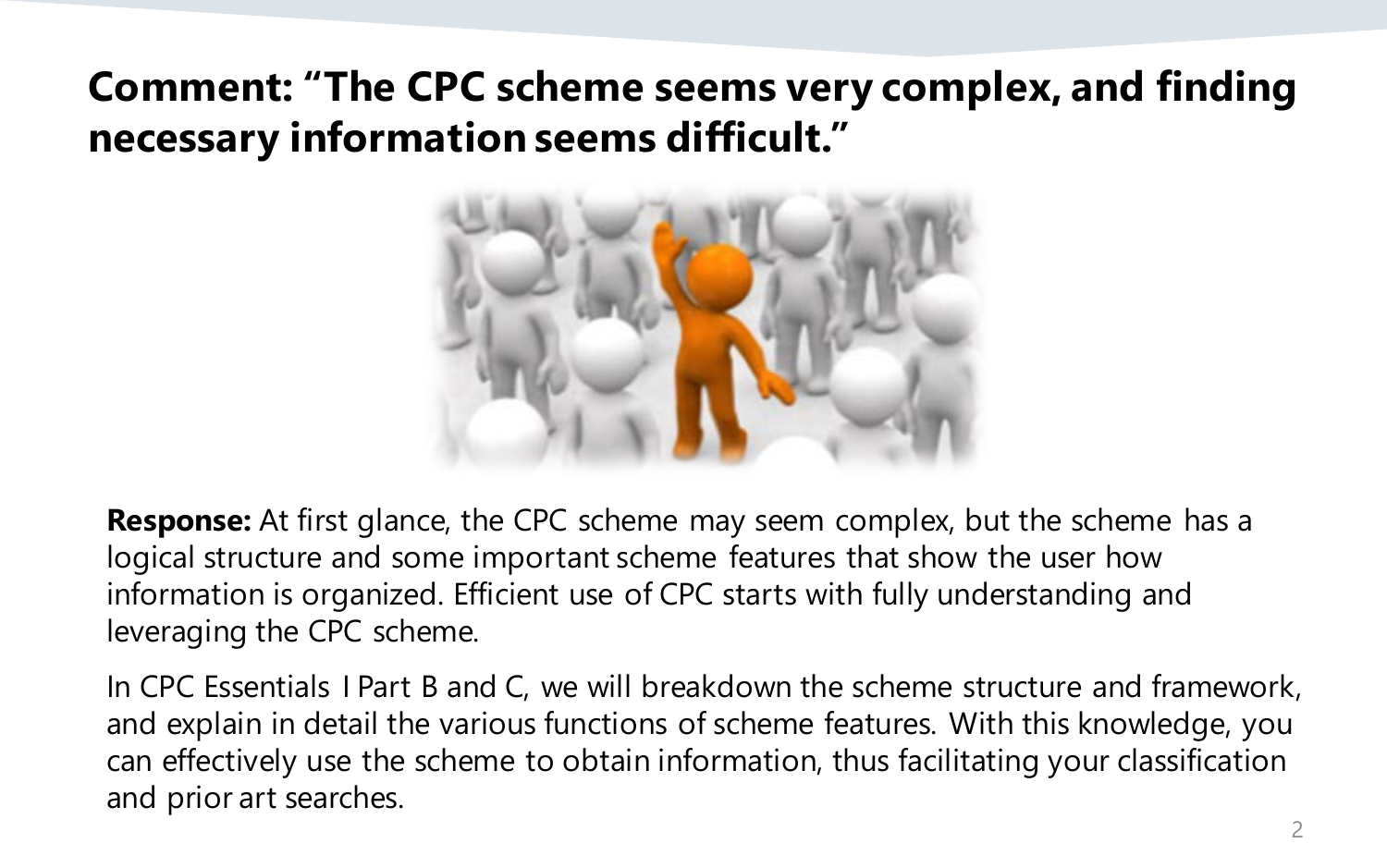# **Objectives**

### **Topics:**

- $\triangleright$  Hierarchical Structure and Symbols
	- Main Trunk Symbols
	- Indexing Codes
	- Y Symbols
- $\triangleright$  Functions of Scheme Titles, References, Notes, and Warnings

### **At the end, you will understand:**

- CPC hierarchical structure determines the order and priority of groups.
- Roles of Titles, References and Notes in determining the scope and contents of classification places.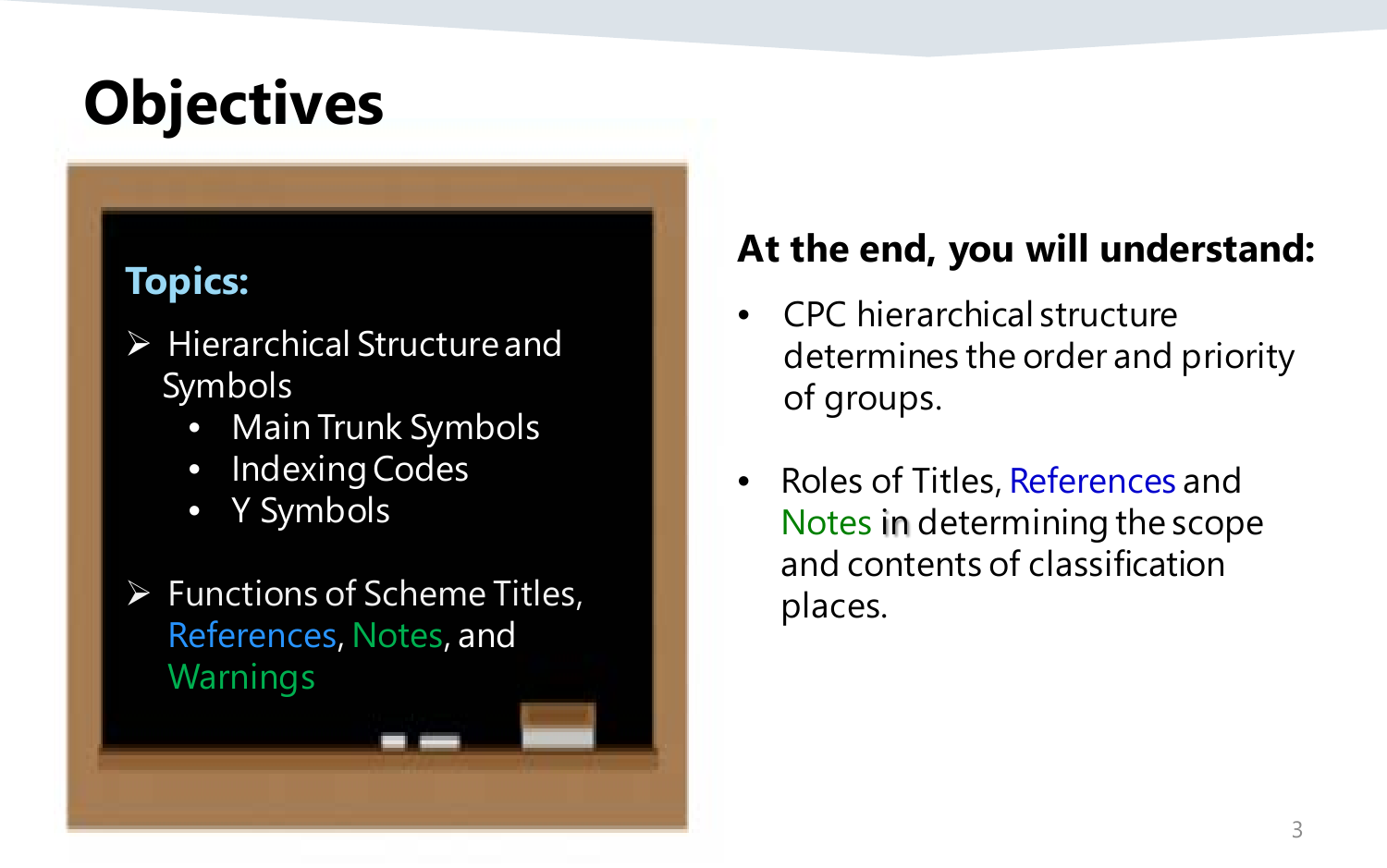## **Expression and Terms in the Presentation**

A blue *italic* font text in the presentation contains an instructor's explanation.

The term "scheme features" generally refers to Titles, References, Definitions, Notes and Warnings present in the CPC scheme.

The term "classification place" generally refers to a symbol with a section, class, subclass, main group and/or subgroup, used for classification.

The term "group(s)" refers to both main group and subgroup if not specifically identified as "main group" or "subgroup".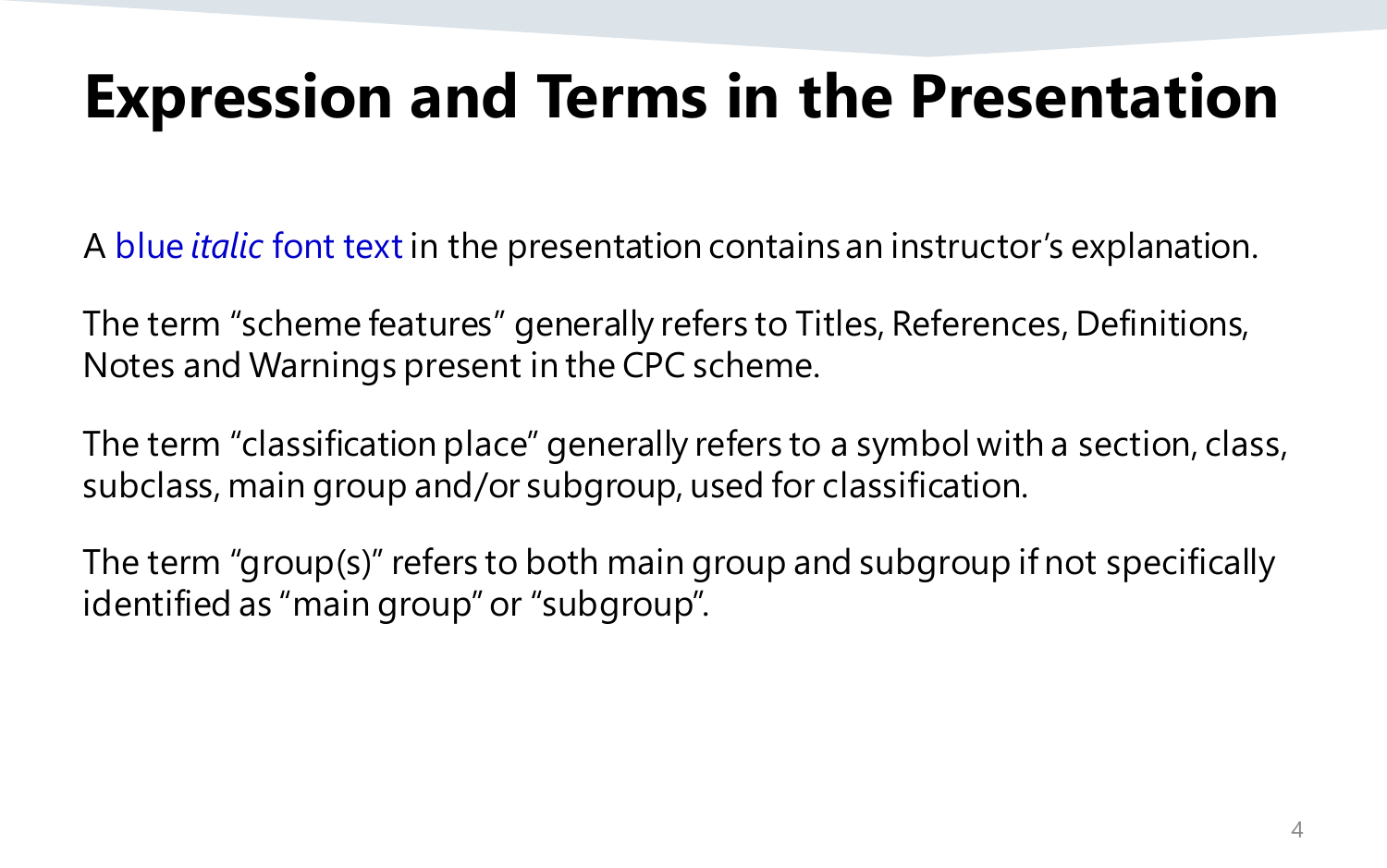## **CPC Scheme**



- A systematic plan or arrangement of different technical subject matter
- Includes the classification hierarchy and classification places (symbols)
- Complimented by the Definitions, which include rules for classifying documents and information for searches
- A guidebook for classification and searches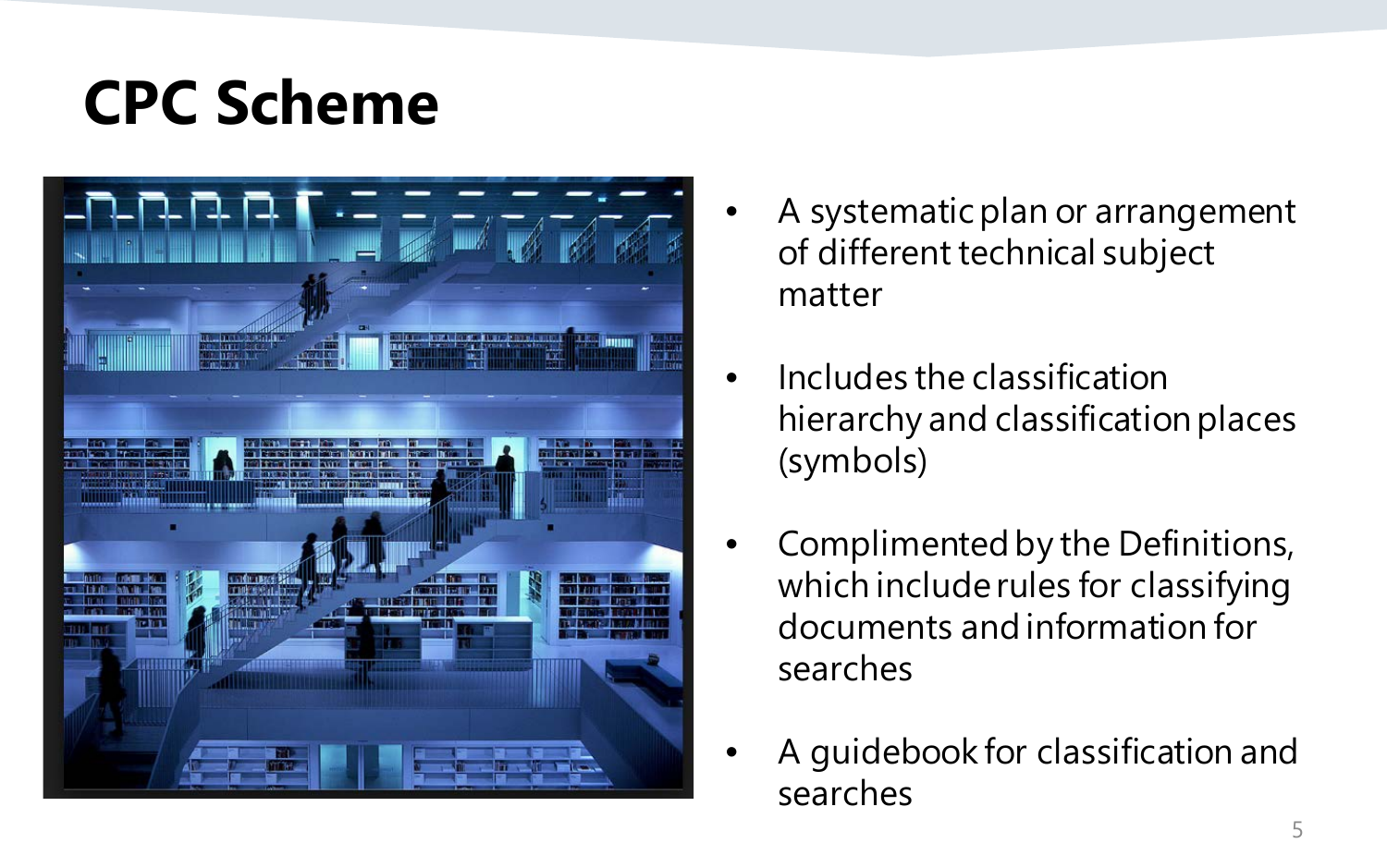# **CPC Hierarchy Structure and Symbols**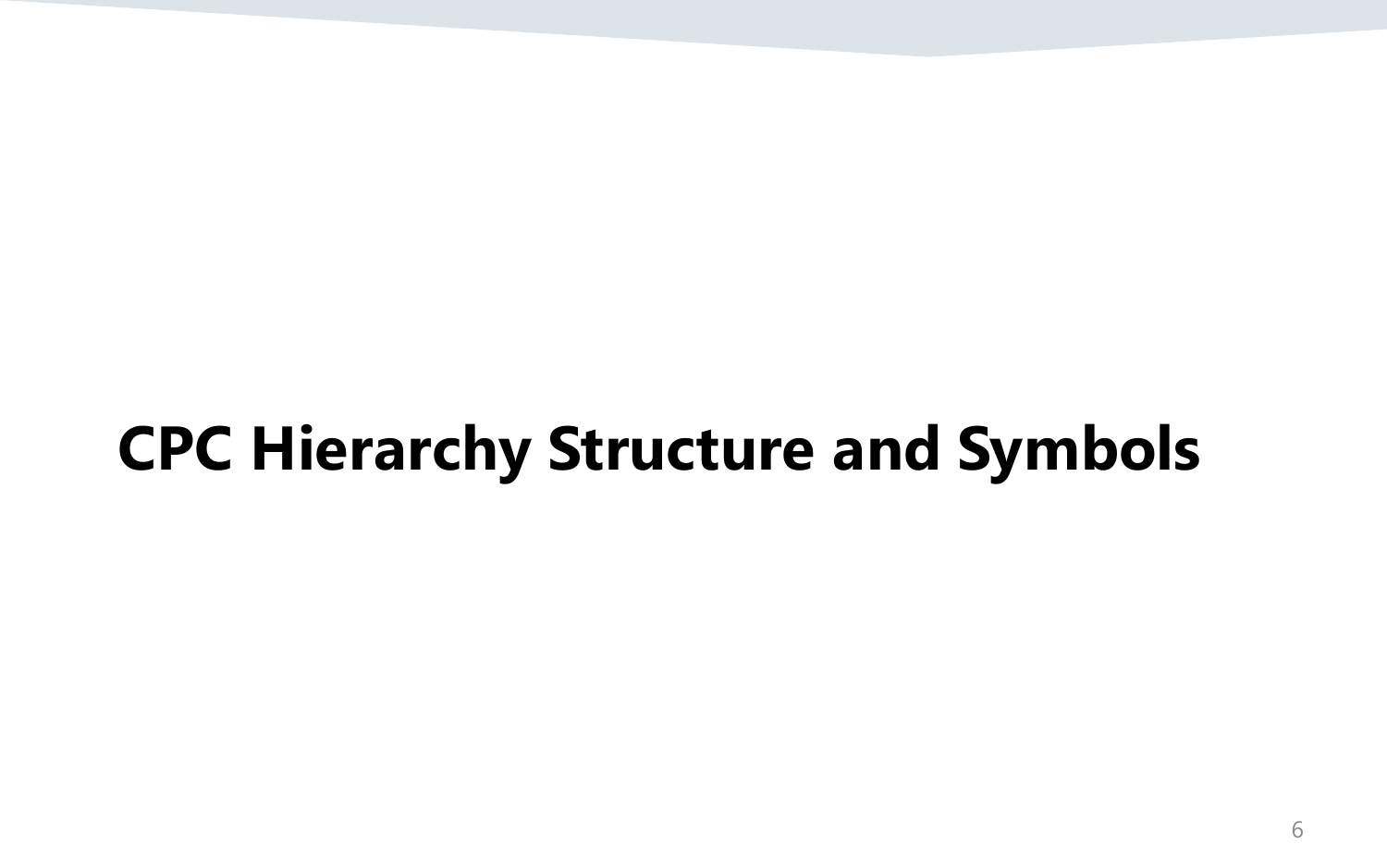# **CPC Shares IPC Scheme Framework**



- CPC and IPC schemes have the **same general hierarchical structure** from sections to groups.
- CPC **follows IPC classification rules and practices** *except as noted otherwise in the CPC scheme and definitions.*
- CPC has many **more subgroups**  than the IPC.
- The CPC scheme has **more detailed classification instructions in the Definitions**.

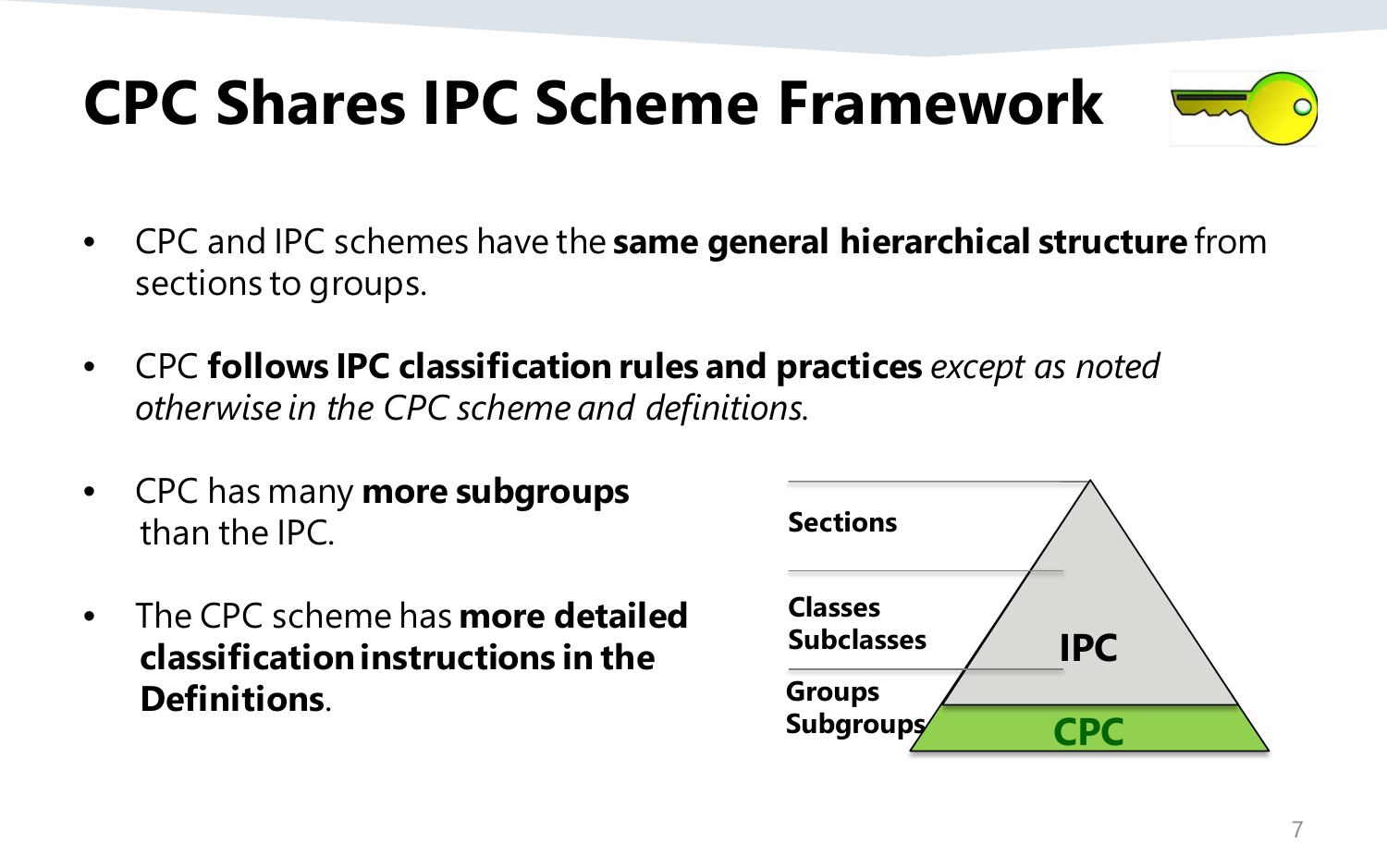# **CPC Scheme Is Color Coded**

- **Titles of symbols** originated **from IPC** are in **black**.
- **CPC subgroup titles** and **additions to IPC** are in **green {curly brackets}**.
- **References** (pointers to other places) are in parentheses and are in **(blue)**.
- **Notes** and **Warnings** are in **green**.
- **Headings** in Definitions are in **red**.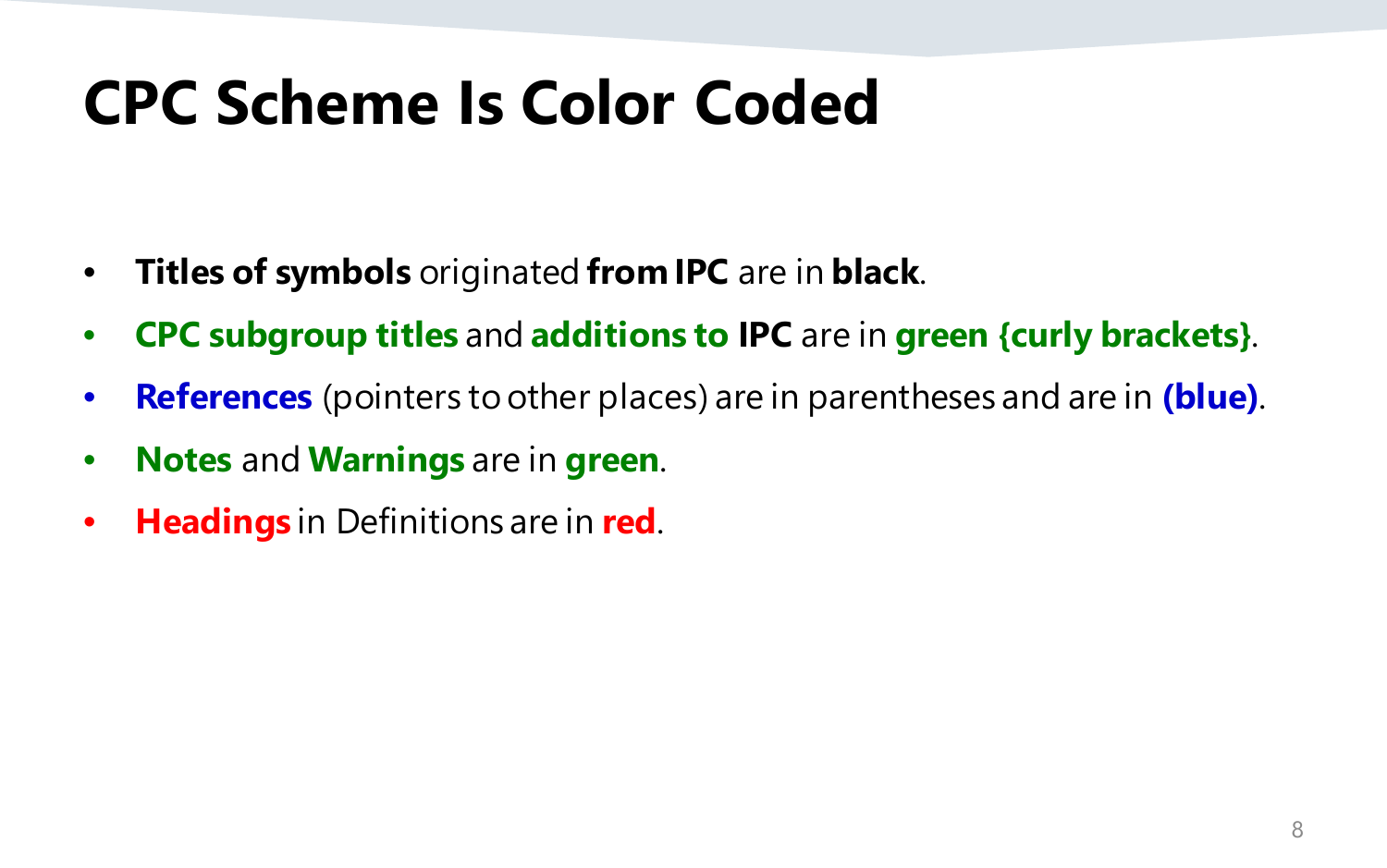## **IPC and CPC**

|                                           | H01R 25/00<br>Coupling parts adapted for simultaneous co-operation with two or more identical counterparts, e.g. for distributing<br>energy to two or more circuits (supported only by co-operation with a counterpart H01R 31/00; with a holder adapted for<br>supporting apparatus to which its counterpart is attached H01R 33/88)<br>H01R 25/14<br>Rails or bus-bars constructed so that the counterparts can be connected thereto at any point along their length<br>(supporting elements for lighting devices, displaceable along quiding elements and making electrical contact with<br>conductors running along the quiding elements F21V 21/35; installations of bus-bars H02G 5/00) [3]<br>H01R 25/16<br>Rails or bus-bars provided with a plurality of discrete connecting locations for counterparts (installations of bus-bars<br>H02G 5/00) [3] |                   |
|-------------------------------------------|---------------------------------------------------------------------------------------------------------------------------------------------------------------------------------------------------------------------------------------------------------------------------------------------------------------------------------------------------------------------------------------------------------------------------------------------------------------------------------------------------------------------------------------------------------------------------------------------------------------------------------------------------------------------------------------------------------------------------------------------------------------------------------------------------------------------------------------------------------------|-------------------|
| <b>Hyperlink to</b><br><b>Definitions</b> | $H$ 01R 25/00<br>Coupling parts adapted for simultaneous co-operation with two or more<br>identical counterparts, e.g. for distributing energy to two or more circuits<br>(supported only by co-operation with a counterpart H01R 31/00; with a holder<br>adapted for supporting apparatus to which its counterpart is attached H01R 33/88)                                                                                                                                                                                                                                                                                                                                                                                                                                                                                                                   | <b>References</b> |
|                                           | H01R 25/003<br>. {the coupling part being secured only to wires or cables}<br>D<br>D<br>H01R 25/006<br>. {the coupling part being secured to apparatus or structure, e.g. duplex wall<br>receptacle}                                                                                                                                                                                                                                                                                                                                                                                                                                                                                                                                                                                                                                                          | <b>breakdowns</b> |
|                                           | $\Box$ H01R 25/14<br>Rails or bus-bars constructed so that the counterparts can be connected thereto at<br>any point along their length, {e.g. track lighting systems } (installation of bus bars<br>H02G 5/00)                                                                                                                                                                                                                                                                                                                                                                                                                                                                                                                                                                                                                                               |                   |
|                                           | H01R 25/142<br>D<br>{Their counterparts}<br>H01R 25/145<br>. . {Details, e.g. end pieces or joints (H01R 25/147 takes precedence)}<br>D<br>H01R 25/147<br>{Low voltage devices, i.e. safe to touch live conductors}<br>$D$ $H$ HO1R 25/16<br>Rails or bus-bars provided with a plurality of discrete connecting locations for<br>counterparts {(protective tubings or conduits H02G 3/00; installations of bus-bars                                                                                                                                                                                                                                                                                                                                                                                                                                           | <b>breakdowns</b> |
|                                           | H02G 5/00)}<br>$D = H01R 25/161$<br>$\ldots$ {Details}<br>H01R 25/162<br>{Electrical connections between or with rails or bus-bars (rails having primarily a<br>D<br>non electrical function H01R 4/64)}<br>H01R 25/164<br>{Connecting locations formed by flush mounted apparatus}<br>H01R 25/165<br>{Connecting locations formed by surface mounted apparatus}<br>H01R 25/167<br>{Connecting locations formed by staggering mounted apparatus}                                                                                                                                                                                                                                                                                                                                                                                                              | <b>breakdowns</b> |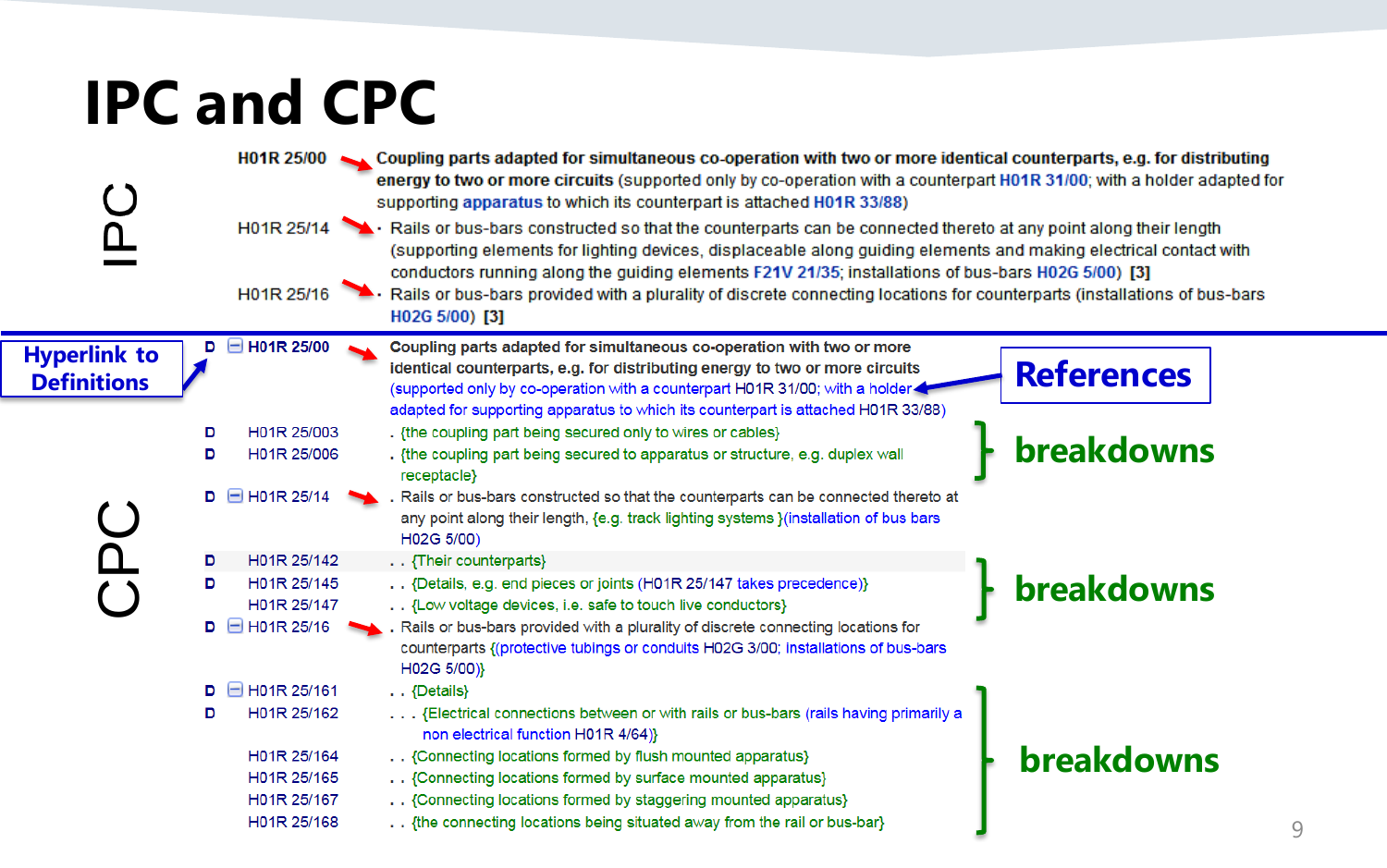# **CPC Sections**

Like the IPC, the CPC scheme includes section A to H, and plus Y section.

- Section A Human Necessities
- Section B Performing Operations; Transporting
- Section C Chemistry; Metallurgy
- Section D Textiles; Paper
- Section E Fixed Constructions
- Section F Mechanical Engineering; Lighting; Heating; Weapons; Blasting
- Section G Physics
- Section H Electricity
- Section Y General tagging of new technological development, crosssectional technologies spanning over several sections of IPC, and technical subjects covered by former USPC cross reference art collection.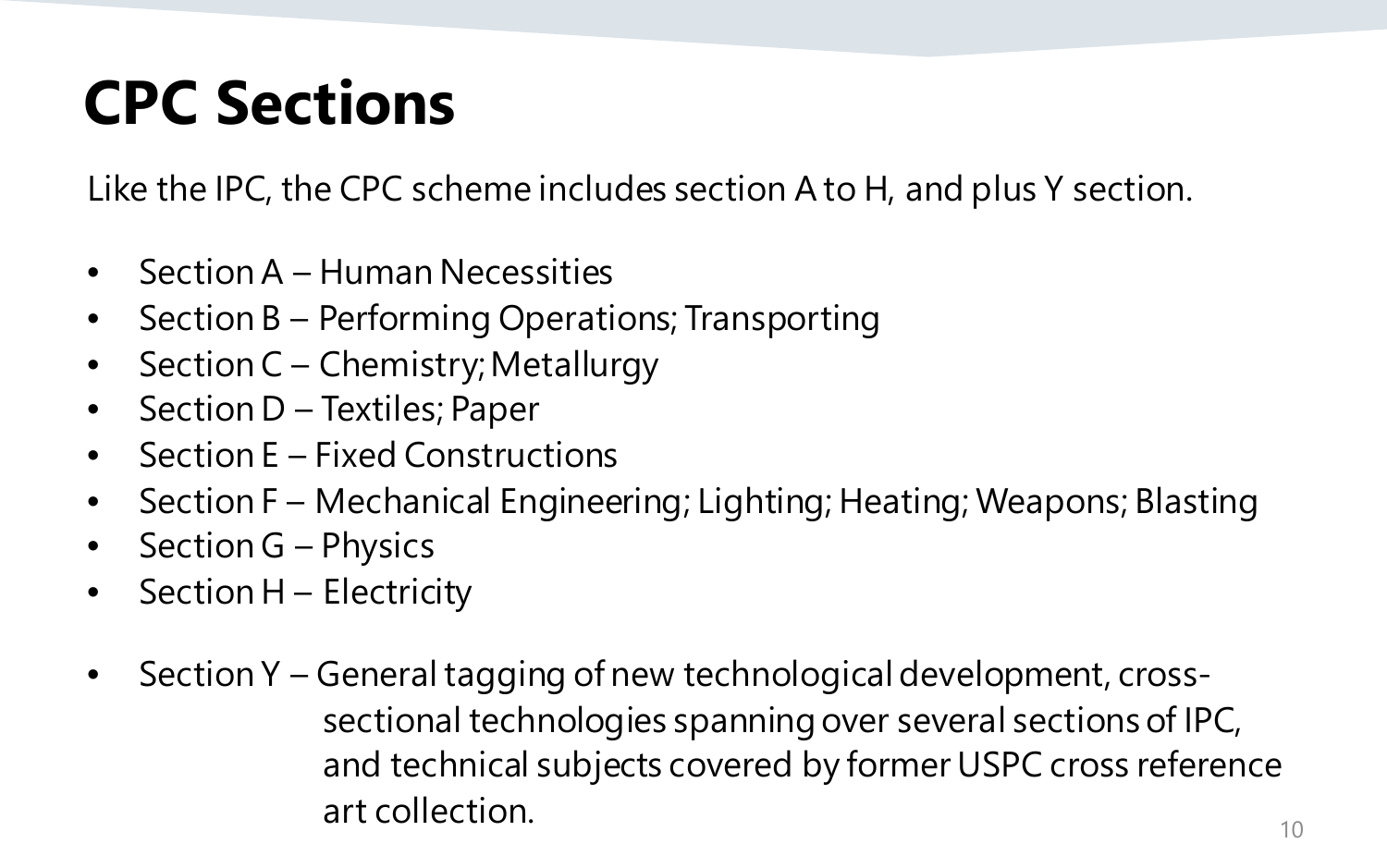# **Layout of CPC Classification Symbols**



| <b>Main Trunk (Sections A-H)</b>                                                                                                                                                                                                                                                                       | <b>Section Y</b>                                                                                                                                   |
|--------------------------------------------------------------------------------------------------------------------------------------------------------------------------------------------------------------------------------------------------------------------------------------------------------|----------------------------------------------------------------------------------------------------------------------------------------------------|
| <b>Main trunk symbols</b><br>Used for Invention or Additional information<br>647 subclasses<br>Approx. 160K symbols<br>Indexing codes - 2000 series<br>Used for Additional information only<br>Approx. 82K symbols, including<br>- breakdown indexing<br>- orthogonal indexing<br>- IPC indexing codes | Y symbols<br>Used for Additional information only<br>8 subclasses<br>Approx. 7K symbols<br>For tagging of emerging cross<br>sectional technologies |
| <b>Combination-Sets (C-Sets)</b><br>Used for Invention or Additional information<br>Restricted to 37 subclasses most in chemical areas                                                                                                                                                                 |                                                                                                                                                    |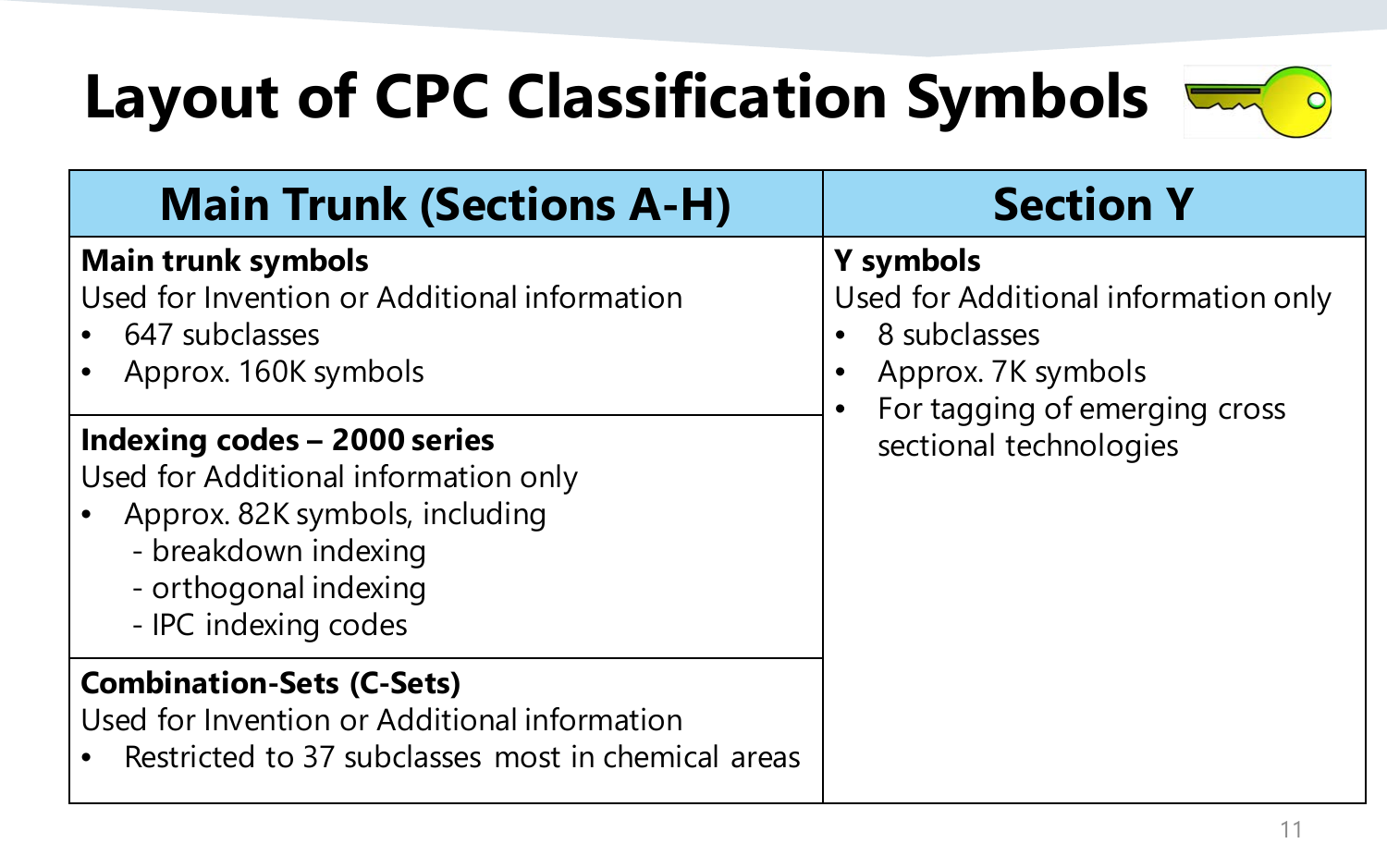# **Classification Symbols**

- A set of characters arranged in a conventional format to represent a CPC classification place
- Only group symbols are used for classification.

**Example**: CPC Symbols **C07D 203/00** or **C07D 203/02**

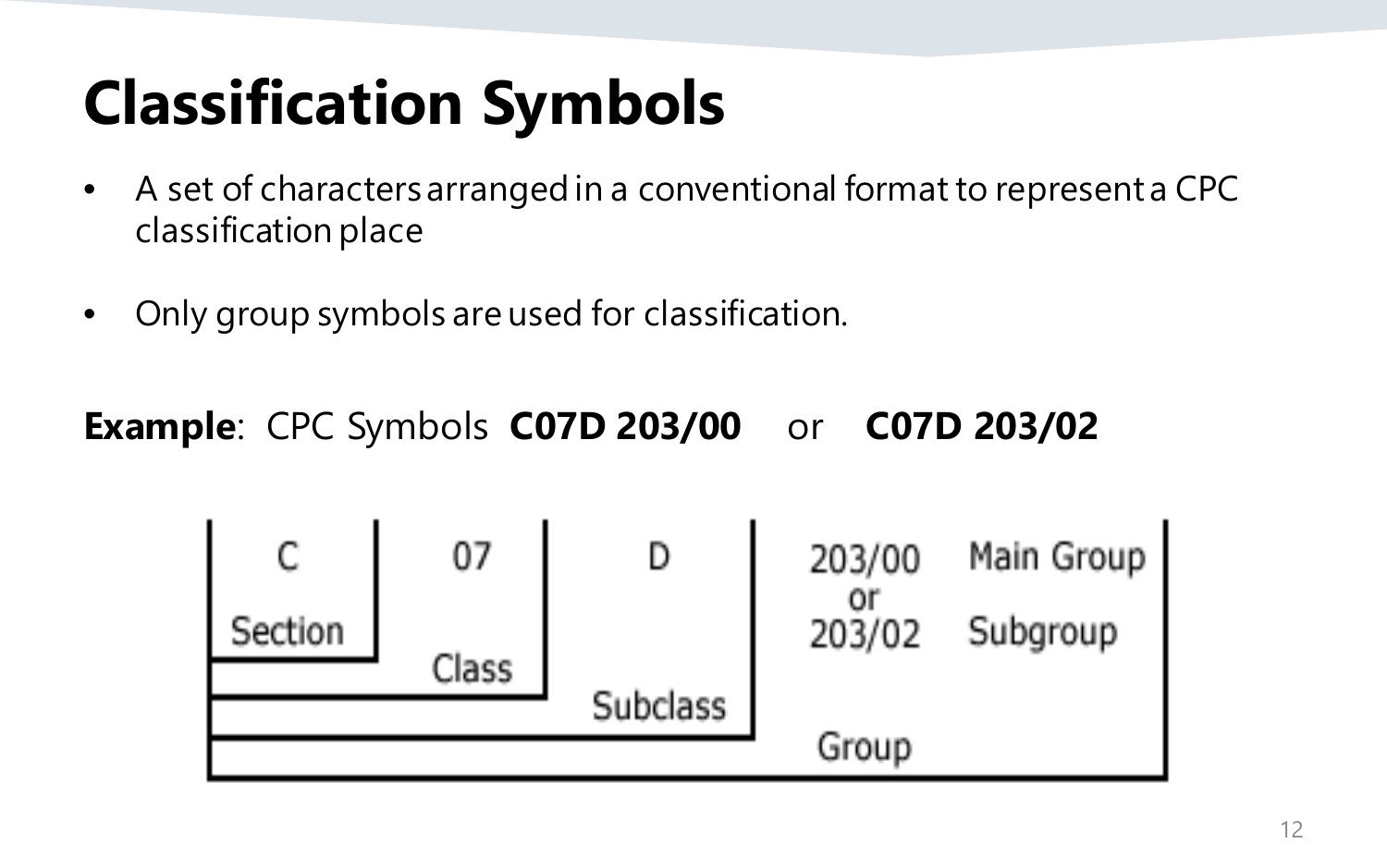### **Hierarchy of Subgroups Dots**



**The hierarchy among subgroups is determined solely by the number of dots (their level of indentation), and not by the numbering of the subgroups.** 

**Example: G01N** 33/483 **• •** Physical analysis of biological material 33/487 **• • •** of liquid biological material 33/49 **• • • •** Blood 33/50 **• •** Chemical analysis of biological material, e.g. blood

*The three-digit, three-dot subgroup 33/487 is hierarchically superior to the twodigit, four-dot subgroup 33/49. The three-digit, two-dot subgroup 33/483 is of the same hierarchical level as the two-digit, two-dot subgroup 33/50.*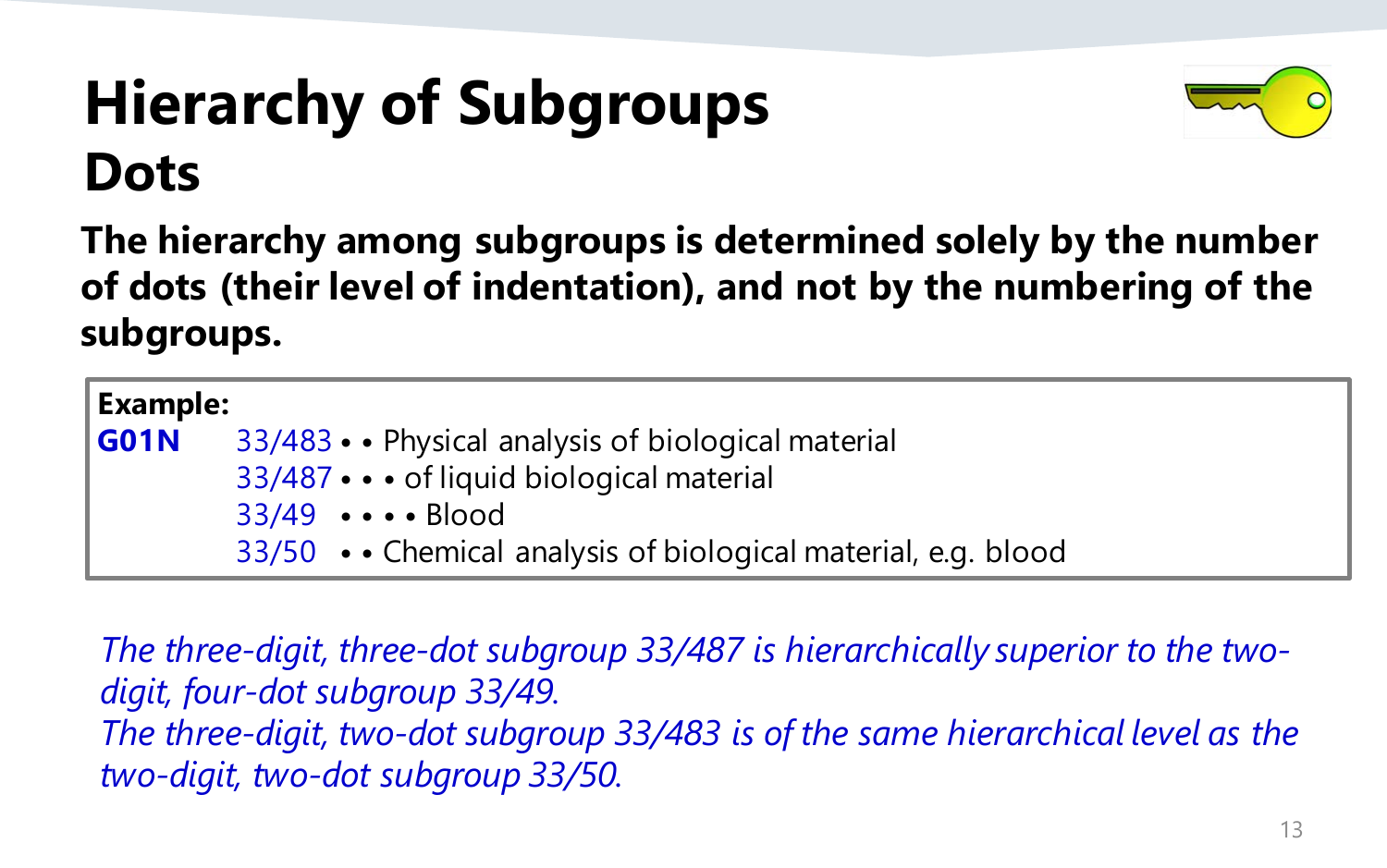### **You said that the dot number determines the hierarchy of subgroups. Can groups at the same dot level have different priorities?**



*Excellent question!*

*In general, coordinate groups, i.e. groups with the same indent dot level and the same parent, have the same level of priority unless otherwise stated in classification rules. We'll discuss priority rules in CPC Essentials II.*

*However, if an aspect of the subject matter being classify is covered by coordinate groups, and it is desired that the subject matter should only go in one of those groups, the CPC scheme provides precedence references to indicate the differing priorities between coordinate groups. We'll further discuss precedence references later in this course.*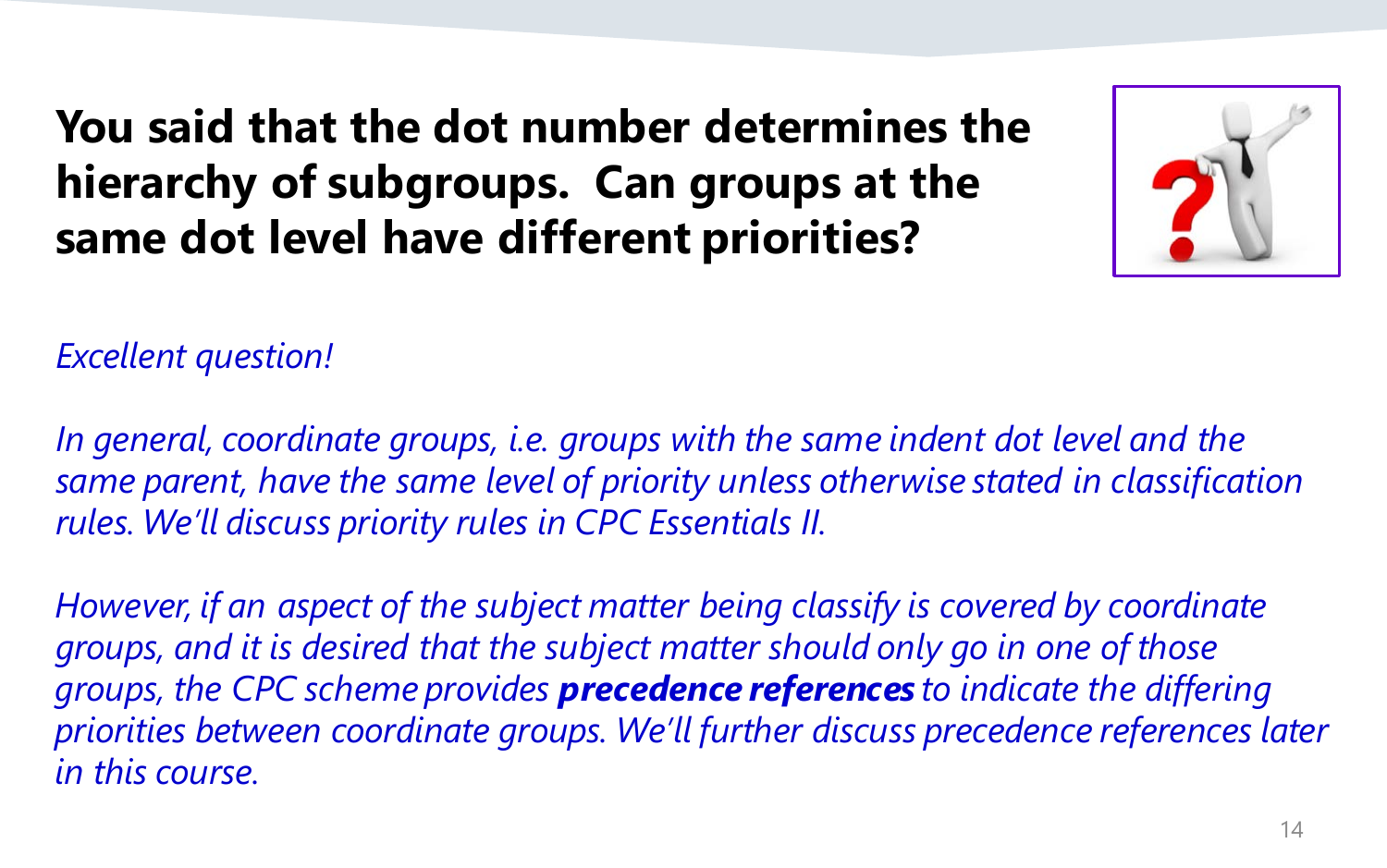## **Hierarchy of Subgroups (cont.) Scope of Classification Places**



The scope of classification places (subclasses*,* groups and subgroups) is defined by the **titles** of the places as modified by any relevant **references**, **notes** and classification rule in **definitions** associated therewith.

The scope of any classification place must always be interpreted within the scope of all its hierarchically superior places and further include the specific content of the classification place.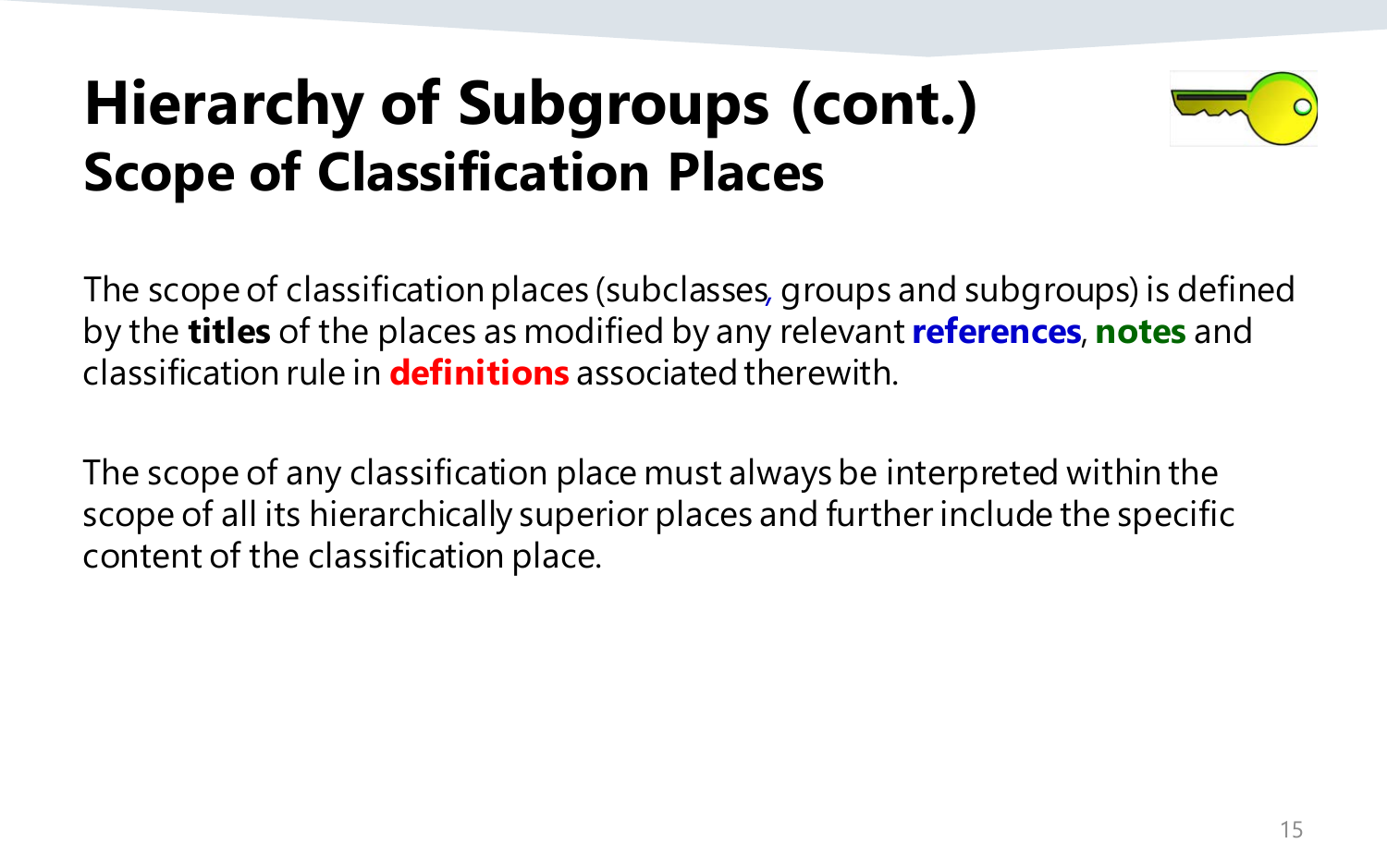## **Hierarchy of Subgroups (cont.) Contents and Titles**



- The titles of classification places indicate the intended content.
- The content of lower hierarchical or child groups are subdivisions of the contents of the higher hierarchical levels or parent groups to which the lower levels are subordinated.
- When a subgroup title begins with a lower case letter, it reads as a continuation of the title of the next higher group from which it depends.

| <b>H01S</b> | 3/00     | Lasers                                                |
|-------------|----------|-------------------------------------------------------|
|             | 3/09     | • Processes or apparatus for excitation, e.g. pumping |
|             | 3/091    | • • by optical pumping                                |
|             | $-3/094$ | • • • by coherent light                               |

*The title of H01S 3/094 reads on "Processes or apparatus for excitation of lasers using optical pumping by coherent light".*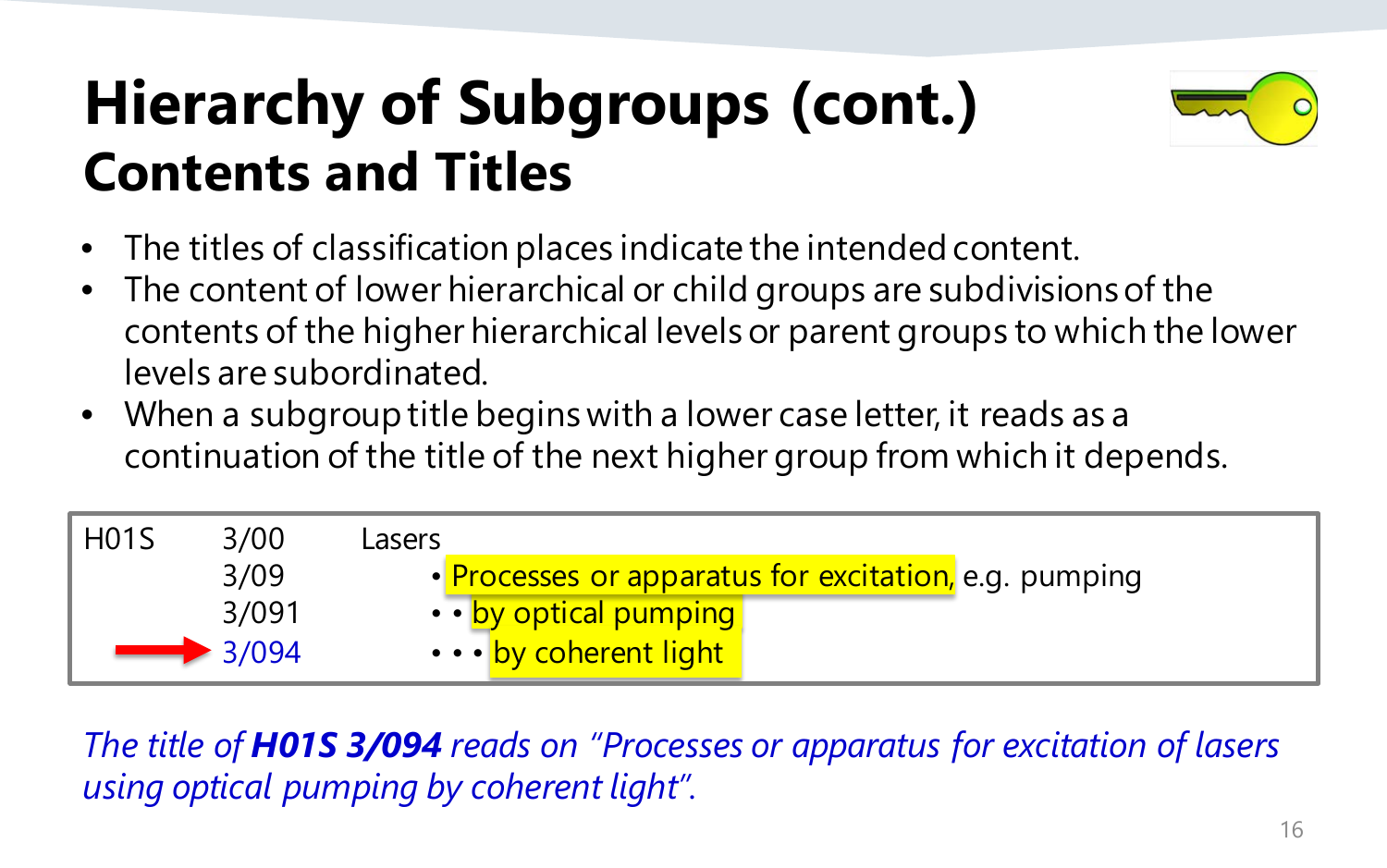# **Guidance Headings**

A short underlined statement that indicates the common subject matter found in all of the main groups to which it is relevant.

#### **Guidance Headings**

**……**

**Arrangement or construction of additional equipment for roads or railways, Landing stages for helicopters**

**E01F 1/00 Construction of{station or like} platforms or refuge islands {or like islands in traffic areas, e.g. intersection or filling-station islands}** 

**E01F 3/00 Landing stages for helicopters, e.g. located above buildings**

**……**

**Arrangements for facilitating the use of roads**

- **E01F 9/00 Arrangement of road signs or traffic signals; Arrangements for enforcing caution**
- **E01F 11/00 {Road engineering aspects of} Embedding pads or other sensitive devices in paving or other road surfaces {, e.g. traffic detectors, vehicle-operated pressure-sensitive actuators, devices for monitoring atmospheric or road conditions}**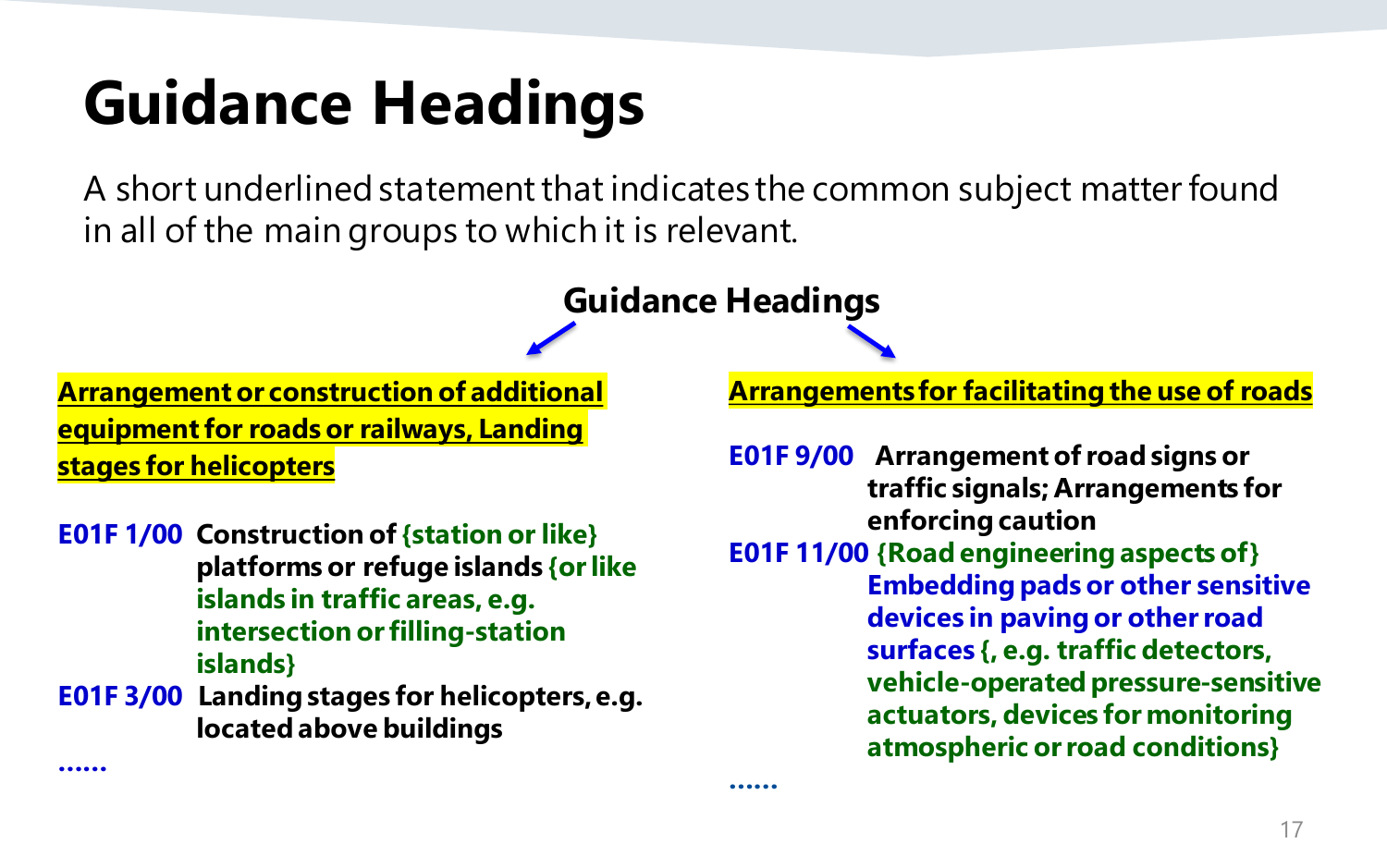## **Things to Remember About CPC Hierarchy and Symbols**



- The CPC scheme has the same general hierarchical structure as the IPC scheme, but has many more subgroups, or "breakdowns", than IPC.
- The hierarchical level of a subgroup is determined by the numbers of dots.
- The scope and contents of any classification place must always be interpreted within the scope of all its hierarchically superior places and further include the specific content of the classification place.
- The scope and contents of lower hierarchical levels (indent or child groups) are subdivisions of the contents of their higher hierarchical levels (outdent or parent groups).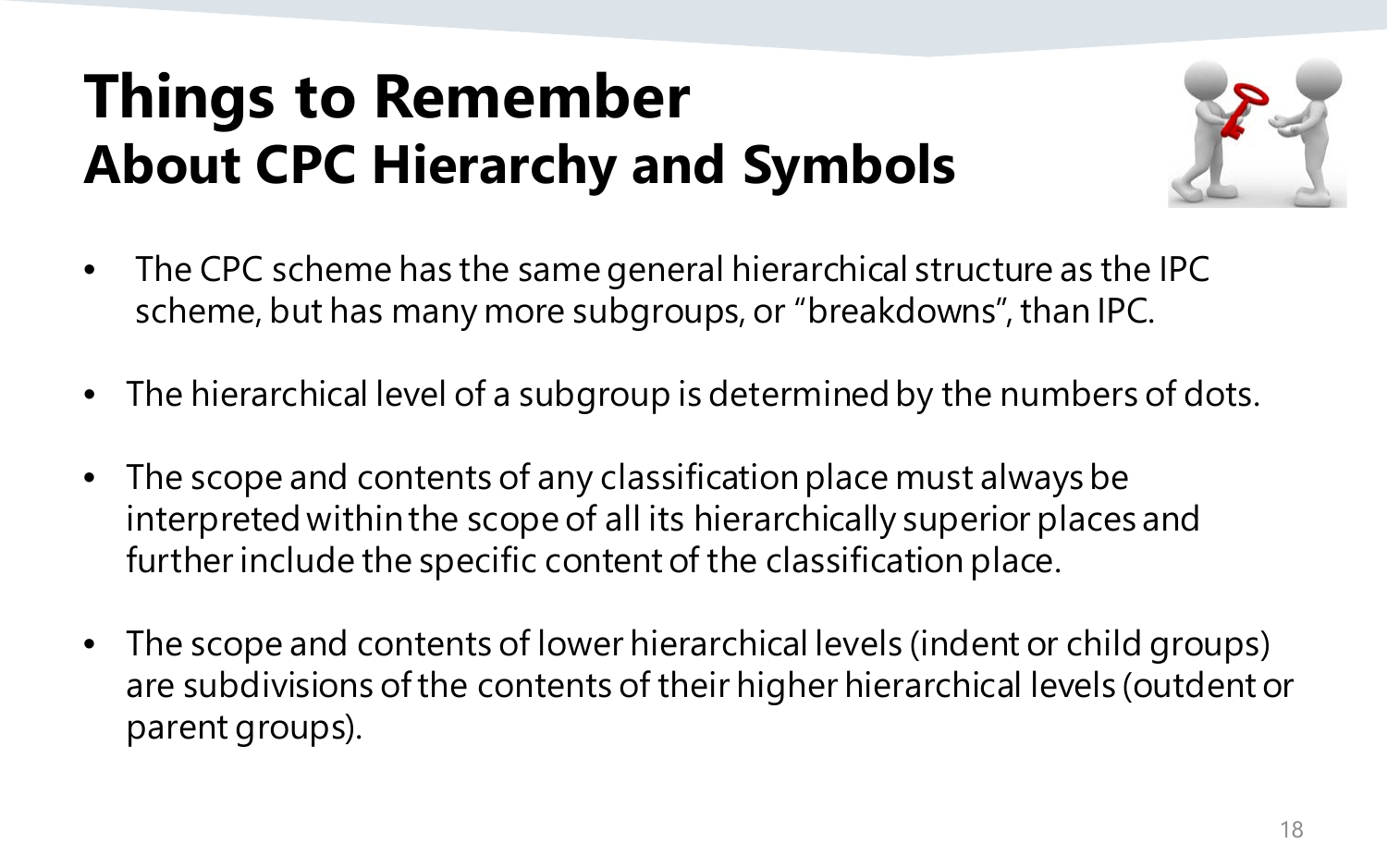# **Indexing Codes (2000 Series)**

- Breakdown indexing codes
- Orthogonal indexing codes
- **IPC** indexing codes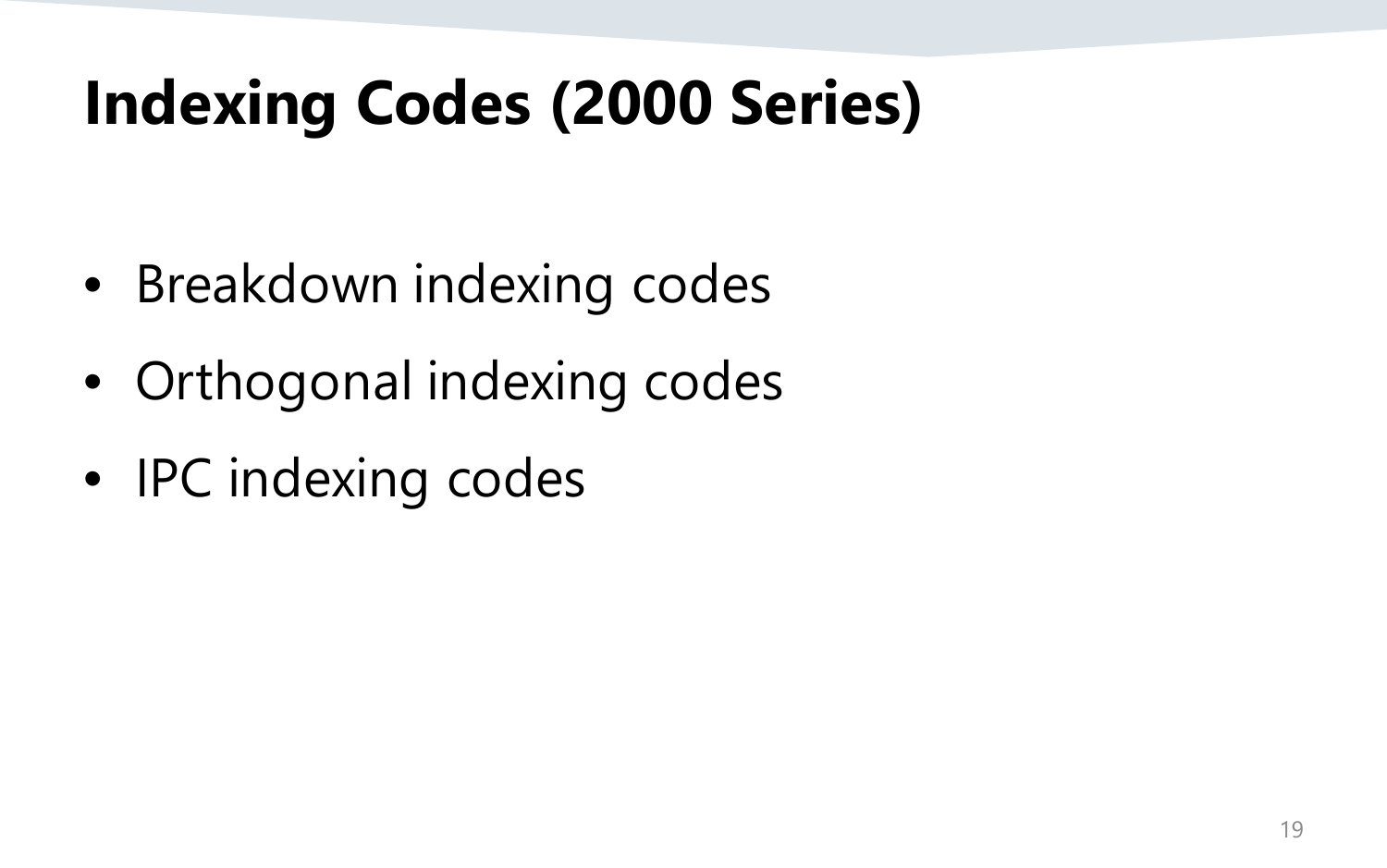# **Key Points About Indexing Codes**



- All Indexing codes are only allocated as Additional Information.
- Breakdown indexing codes are embedded in the main trunk.
- Orthogonal indexing codes (CPC or IPC indexing codes) are placed separately after the main trunk, at the bottom of the scheme, or in separate subclasses.
- While the main trunk symbols are arranged according to technical subject matter, Orthogonal indexing codes are meant for indexing other aspects of inventions, such as some special characteristics of an invention, like properties of chemicals, or applications.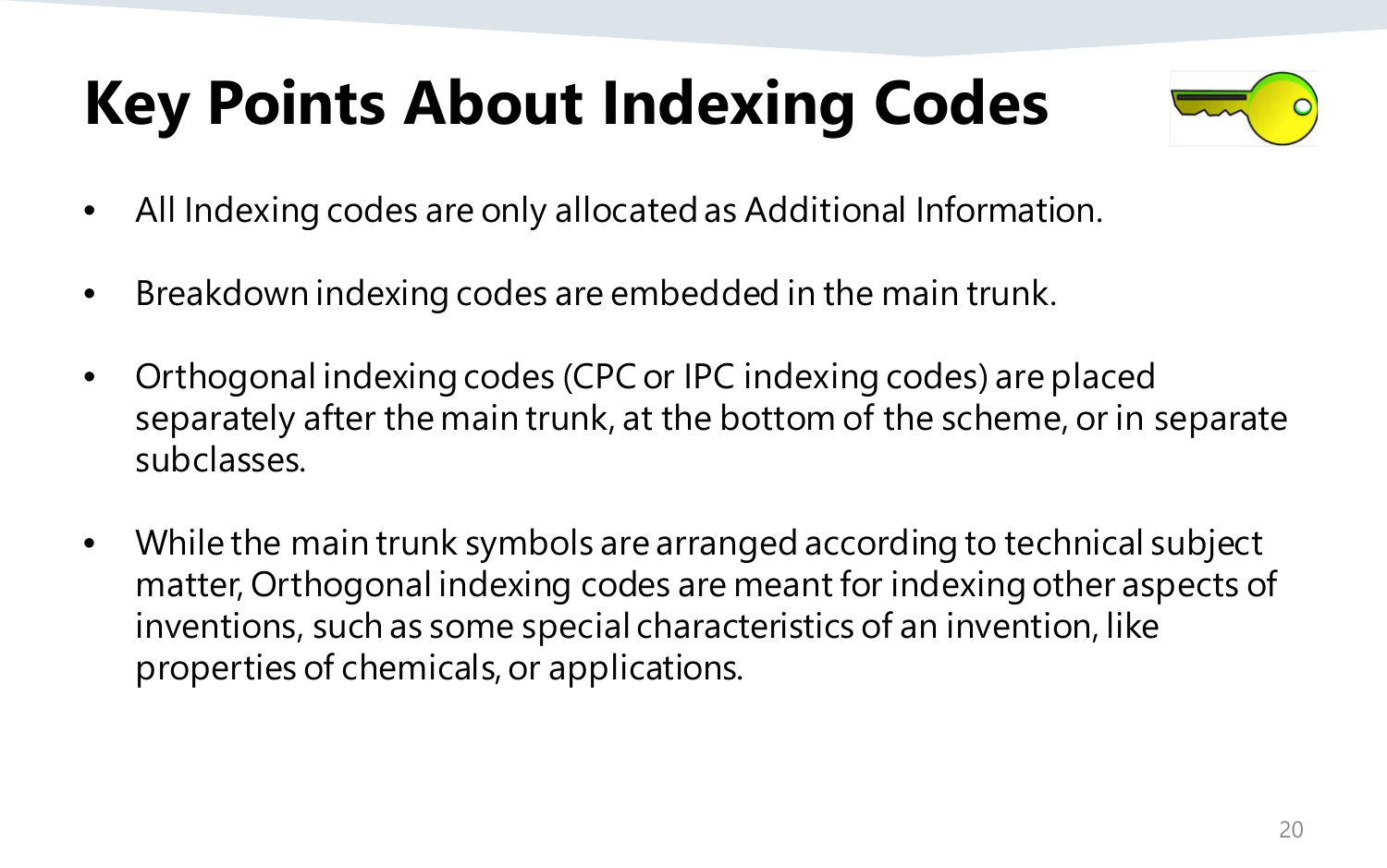# **Breakdown Indexing Codes**



- Embedded in the main trunk as subdivisions. Dependent on a hierarchically superior main-trunk group. Provided as "further breakdowns" of the technical subject under consideration
- Presented between **{**curly brackets**}** and in **green text**.
- Shown as 2000 plus the superior main group number

#### **Example:**

| Main trunk                        | G08B 1/00              | form of transmission of the signal                                                                | Systems for signaling characterised solely by the                                                         |
|-----------------------------------|------------------------|---------------------------------------------------------------------------------------------------|-----------------------------------------------------------------------------------------------------------|
| Main trunk                        | G08B 1/08<br>$\bullet$ | using electric transmission; {transformation of<br>medium, e.g. transmission of an electric alarm | alarm signals to electrical signals from a different<br>signal upon detection of an audible alarm signal} |
| <b>Breakdown</b><br>Indexing code |                        | G08B 2001/085 • • {Partner search devices}                                                        |                                                                                                           |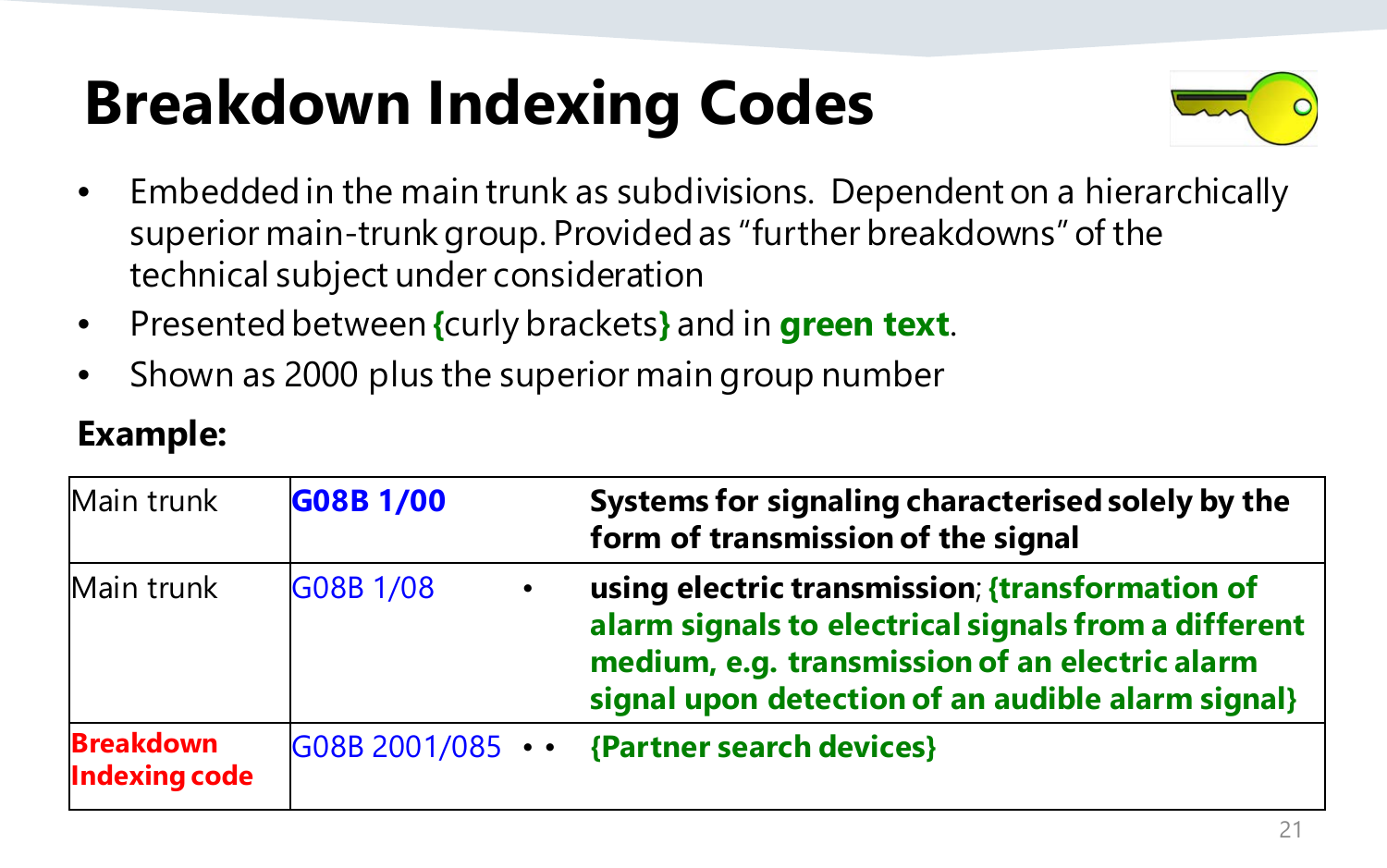# **Orthogonal Indexing Codes**



- Placed after the classification scheme of the subclass, i.e. separate from and after the main trunk, at the bottom of the scheme
- May depend on one or more main trunk group(s)
- Can be CPC-only or IPC indexing groups
- CPC-only Orthogonal groups are presented in black and without curly brackets

| C08L 2201/00 |           | <b>Properties</b>                 |
|--------------|-----------|-----------------------------------|
| C08L 2201/02 | $\bullet$ | Flame or fire retardant/resistant |
| C08L 2201/04 | $\bullet$ | Antistatic                        |
| C08L 2201/06 | $\bullet$ | Biodegradable                     |
|              |           |                                   |
| C08L 2203/00 |           | <b>Applications</b>               |
| C08L 2203/02 | $\bullet$ | for biomedical use                |
| C08L 2203/16 | $\bullet$ | used for films                    |
| C08L 2203/12 |           | sealable films                    |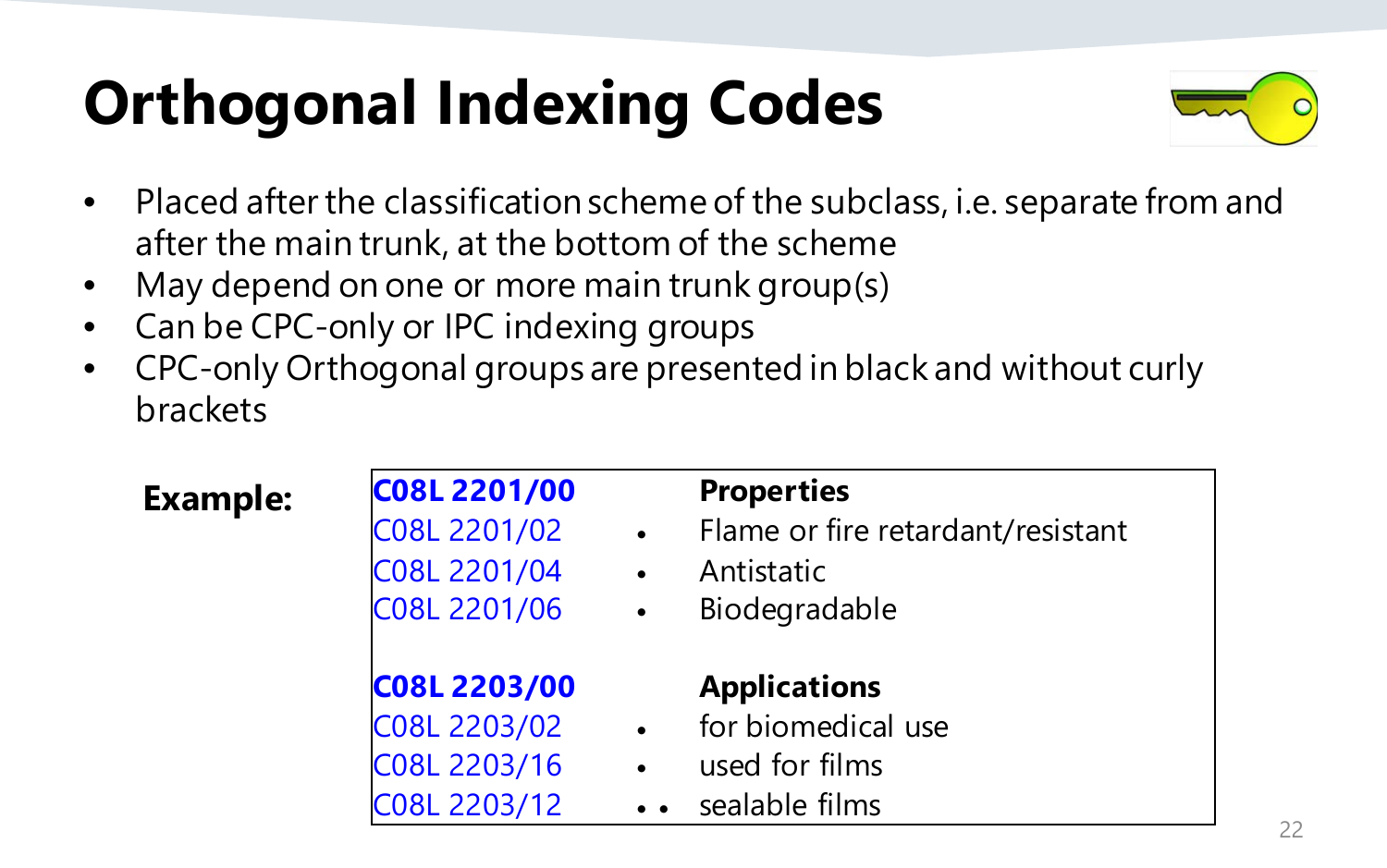# **IPC Indexing Codes**



- Derived from IPC indexing schemes as CPC Orthogonal indexing scheme
- Identified by a 2 preceding the original IPC number
- Presented in black, i.e. without {curly bracket}

| <b>IPC Indexing Scheme H02P</b>                                                                            |                                                                     |              | Corresponding CPC Indexing Scheme H02P                                                                     |
|------------------------------------------------------------------------------------------------------------|---------------------------------------------------------------------|--------------|------------------------------------------------------------------------------------------------------------|
| Indexing scheme associated with groups relating to the<br>arrangements for controlling electric generators |                                                                     |              | Indexing scheme associated with groups relating to the<br>arrangements for controlling electric generators |
| H02P 101/00                                                                                                | <b>Special adaptation of control</b><br>arrangements for generators | H02R 2101/00 | <b>Special adaptation of control</b><br>arrangements for generators                                        |
| H02P 101/10                                                                                                | • for water-driven turbines                                         | H02P 2101/10 | • for water-driven turbines                                                                                |
| H02P 101/15                                                                                                | • for wind-driven turbines                                          | H02P2101/15  | • for wind-driven turbines                                                                                 |
| H02P 101/20                                                                                                | • for steam-driven turbines                                         | H02P2101/20  | • for steam-driven turbines                                                                                |
| H02P 101/25                                                                                                | • for combustion engines                                            | H02P2101/25  | • for combustion engines                                                                                   |
| H02P 101/30                                                                                                | $\cdot$ for aircraft                                                | H02P 2101/30 | $\cdot$ for aircraft                                                                                       |
| H02P 101/35                                                                                                | • for ships                                                         | H02P2101/35  | • for ships                                                                                                |
| H02P 101/40                                                                                                | • for railway vehicles                                              | H02P2101/40  | • for railway vehicles                                                                                     |
| H02P 101/45                                                                                                | • for motor vehides, e.g. car alternators                           | H02P2101/45  | • for motor vehides, e.g. car alternators                                                                  |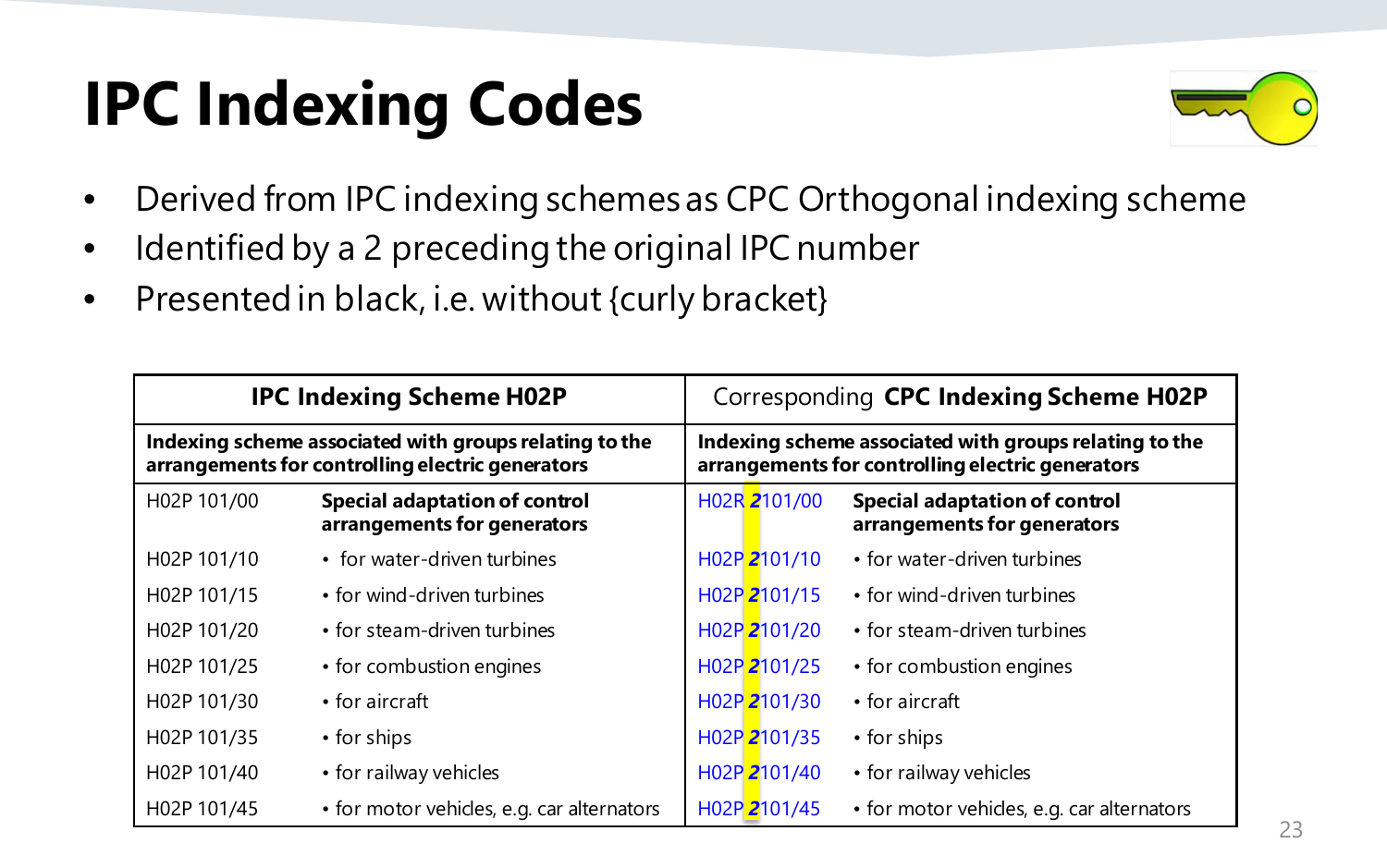# **Hybrid Scheme and Indexing Scheme**

### • **Hybrid Scheme**

A classification scheme (or subclass) contains a main trunk and an associated complementary indexing scheme.

### • **Indexing Scheme (or Subclass)**

Some subclasses are used only for indexing purposes, in association with classification symbols from one or more classification subclasses; this is indicated in their titles.

### Listing of 23 Indexing Subclasses:

A23V, [A23Y,](http://ptoweb.uspto.gov/patents/classification/cpc/html/cpc-A23Y.html) [A44D;](http://ptoweb.uspto.gov/patents/classification/cpc/html/cpc-A44D.html) [B29K,](http://ptoweb.uspto.gov/patents/classification/cpc/html/cpc-B29K.html) [B29L](http://ptoweb.uspto.gov/patents/classification/cpc/html/cpc-B29L.html), [B41P,](http://ptoweb.uspto.gov/patents/classification/cpc/html/cpc-B41P.html) [B42F,](http://ptoweb.uspto.gov/patents/classification/cpc/html/cpc-B42F.html) [B42P,](http://ptoweb.uspto.gov/patents/classification/cpc/html/cpc-B42P.html) [B60Y;](http://ptoweb.uspto.gov/patents/classification/cpc/html/cpc-B60Y.html) [C01P,](http://ptoweb.uspto.gov/patents/classification/cpc/html/cpc-C01P.html) [C10N;](http://ptoweb.uspto.gov/patents/classification/cpc/html/cpc-C10N.html) [D05D](http://ptoweb.uspto.gov/patents/classification/cpc/html/cpc-D05D.html), [D10B](http://ptoweb.uspto.gov/patents/classification/cpc/html/cpc-D10B.html); [E05Y;](http://ptoweb.uspto.gov/patents/classification/cpc/html/cpc-E05Y.html) [F02W,](http://ptoweb.uspto.gov/patents/classification/cpc/html/cpc-F02W.html) [F05B](http://ptoweb.uspto.gov/patents/classification/cpc/html/cpc-F05B.html), [F05C](http://ptoweb.uspto.gov/patents/classification/cpc/html/cpc-F05C.html), [F05D](http://ptoweb.uspto.gov/patents/classification/cpc/html/cpc-F05D.html), [F21W,](http://ptoweb.uspto.gov/patents/classification/cpc/html/cpc-F21W.html) [F21Y,](http://ptoweb.uspto.gov/patents/classification/cpc/html/cpc-F21Y.html) [F27M](http://ptoweb.uspto.gov/patents/classification/cpc/html/cpc-F27M.html); [G21Y;](http://ptoweb.uspto.gov/patents/classification/cpc/html/cpc-G21Y.html) [H04T](http://ptoweb.uspto.gov/patents/classification/cpc/html/cpc-H04T.html)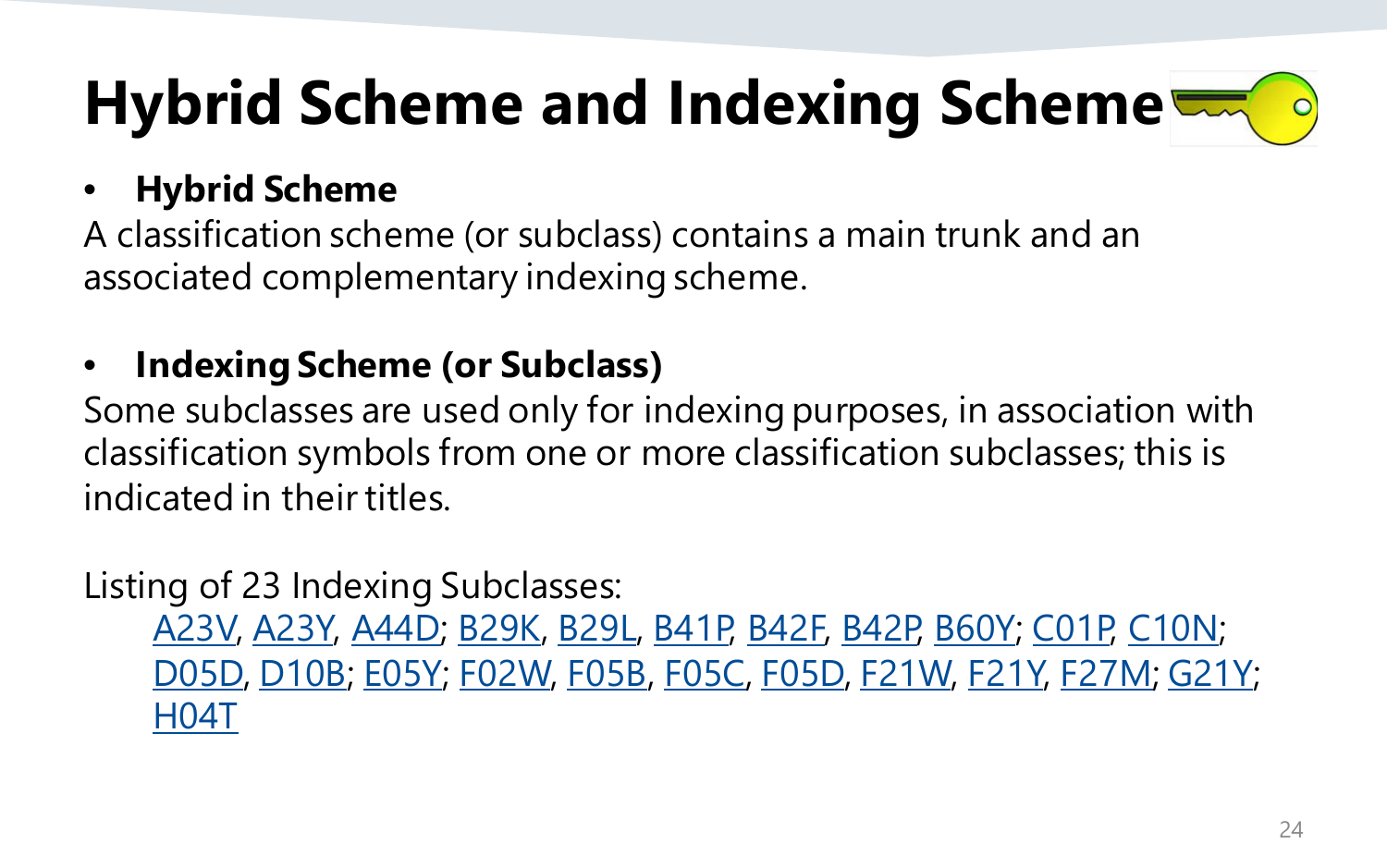### **Hybrid Scheme Indexing Scheme/Subclass**

|                             | <b>C10L</b><br>FUELS NOT OTHERWISE PROVIDED FOR; NATURAL GAS;<br>SYNTHETIC NATURAL GAS OBTAINED BY PROCESSES NOT COVERED BY<br>SUBCLASSES C10G, C10K;<br><b>NOTE</b><br>In subclass C10L, it is desirable to give indexing codes for<br>information about components of solid, liquid and gaseous                                                                                                                                           | <b>B42P</b><br><b>INDEXING SCHEME RELATING TO BOOKS, FILING</b><br><b>APPLIANCES OR THE LIKE</b><br><b>NOTE</b><br>This subclass constitutes an internal scheme for indexing<br>only                         |
|-----------------------------|---------------------------------------------------------------------------------------------------------------------------------------------------------------------------------------------------------------------------------------------------------------------------------------------------------------------------------------------------------------------------------------------------------------------------------------------|--------------------------------------------------------------------------------------------------------------------------------------------------------------------------------------------------------------|
|                             | fuels or firelighters, their additives and constituents and their<br>preparation and use. The indexing codes are taken from C10L<br>2200/00 - C10L 2290/60                                                                                                                                                                                                                                                                                  | B42P 2201/00 Books or filing appliances for special<br>documents or for special purposes<br>B42P 2201/02 • for photographic documents, e.g. prints,<br>B42P 2201/04 · for securities, e.g. bonds, banknotes, |
| <b>Main</b><br><b>Trunk</b> | Liquid carbonaceous fuels<br>C10L 1/00<br>{Marking, e.g. coloration by addition of pigments}<br>$C10L1/003$ •                                                                                                                                                                                                                                                                                                                               | B42P 2201/06 • for file cards<br>B42P 2201/08 • for stationery, e.g. writing paper,<br>B42P 2201/10 • for large documents, e.g. drawings,<br>B42P 2201/12 • for mailing, transporting,                       |
| <b>Index</b><br>codes       | C <sub>10</sub> L 2200/02<br>• Inorganic or organic compounds containing<br>atoms other than C, H, or O, e.g. organic<br>compounds containing heteroatoms or metal<br>organic complexes<br>C10L 2200/0204 • • Metals or alloys<br>C10L 2200/0209 ••• Group I metals: Li, Na, K, Rb, Cs, Fr, Cu, Ag, Au<br>C10L 2200/0213 • • • Group II metals: Be, Mg, Ca, Sr, Ba, Ra, Zn,<br>C10L 2200/0218 • • • Group III metals: Sc, Y, Al, Ga, In, TI | <b>Books or filing appliances with</b><br>B42P 2221/00<br>additional arrangements<br>B42P 2221/02 • with indicating means                                                                                    |
|                             |                                                                                                                                                                                                                                                                                                                                                                                                                                             |                                                                                                                                                                                                              |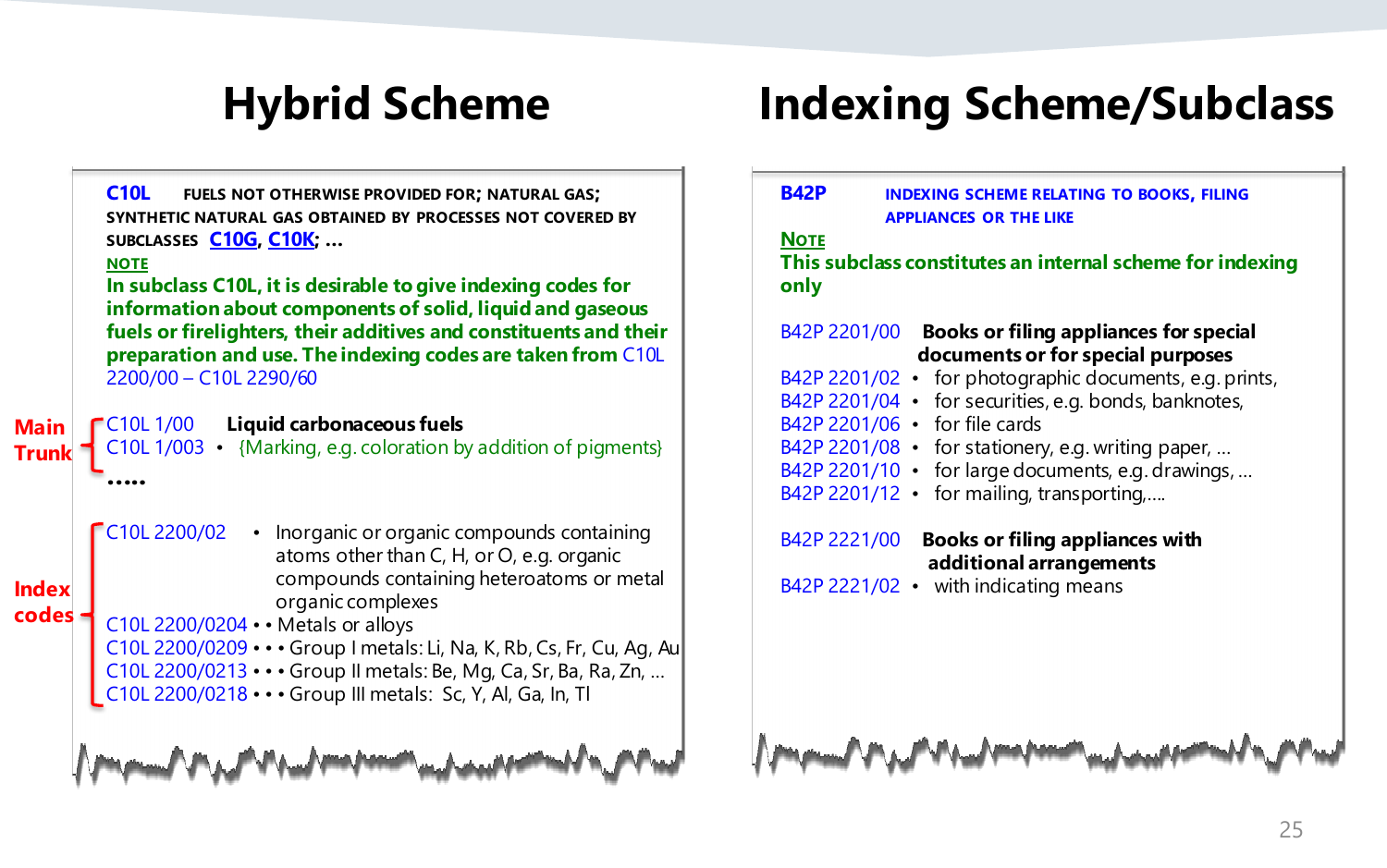## **Things to Remember About Indexing Codes – 2000 Series**



- All Indexing codes are allocated as Additional Information.
- Breakdown indexing codes are embedded in the main trunk.
- Orthogonal indexing codes (CPC or IPC indexing codes) are placed separately after the main trunk, at the bottom of the scheme or in a separate subclass.
- Hybrid classification systems contain both main truck and Indexing codes.
- There are 23 indexing subclasses, e.g. A23V, A23Y, etc.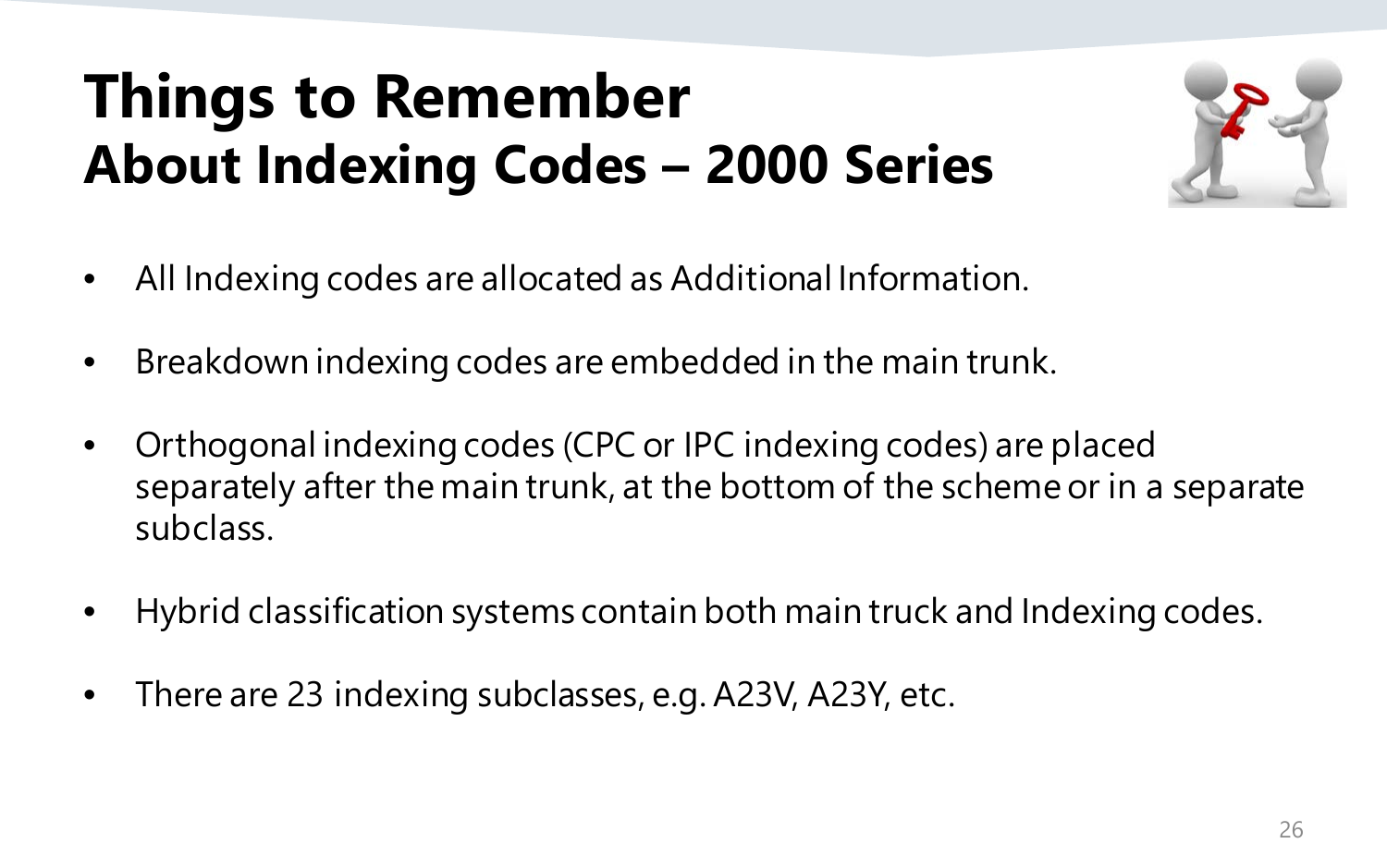# **Section Y**

- Complementary to existing CPC A-H sections
- Always used as Additional information in classification
- Subject matter covered:
	- o Selective developing and cross-sectional technologies
	- o Subject matter covered by former USPC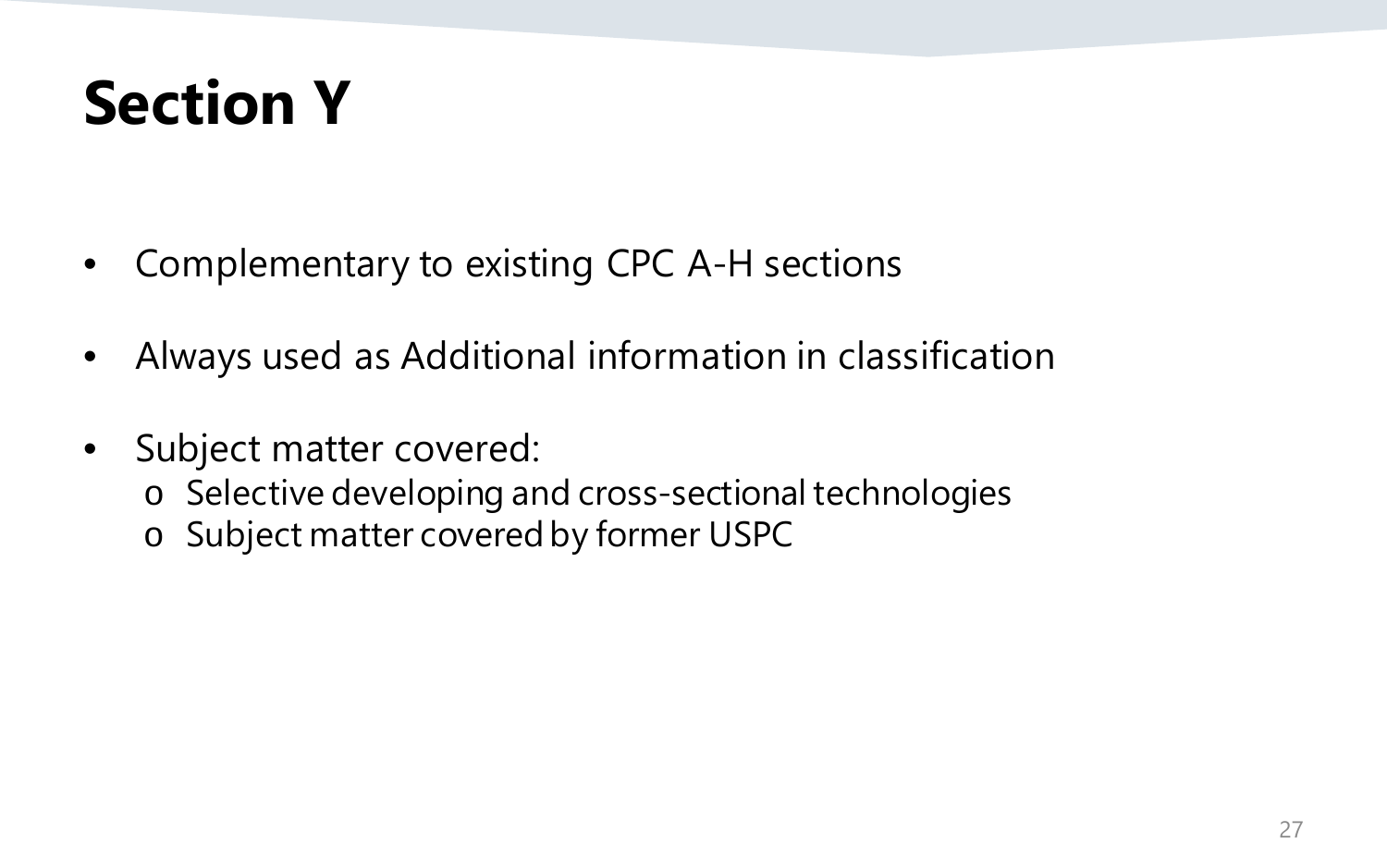## **Classes Y02 and Y04**

Y02 – Climate change mitigation technology:

- Climate change technologies related to buildings
- Capture, storage, disposal of greenhouse gases
- Reduction of greenhouse gases related to energy generation transmission or distribution
- Climate change mitigation related to buildings, production of goods transportation, wastewater treatment or waste management
- Y04 Information or communication technologies:
	- Smart grids

Tagged by computer algorithm that updates the Y02 and Y04 schemes periodically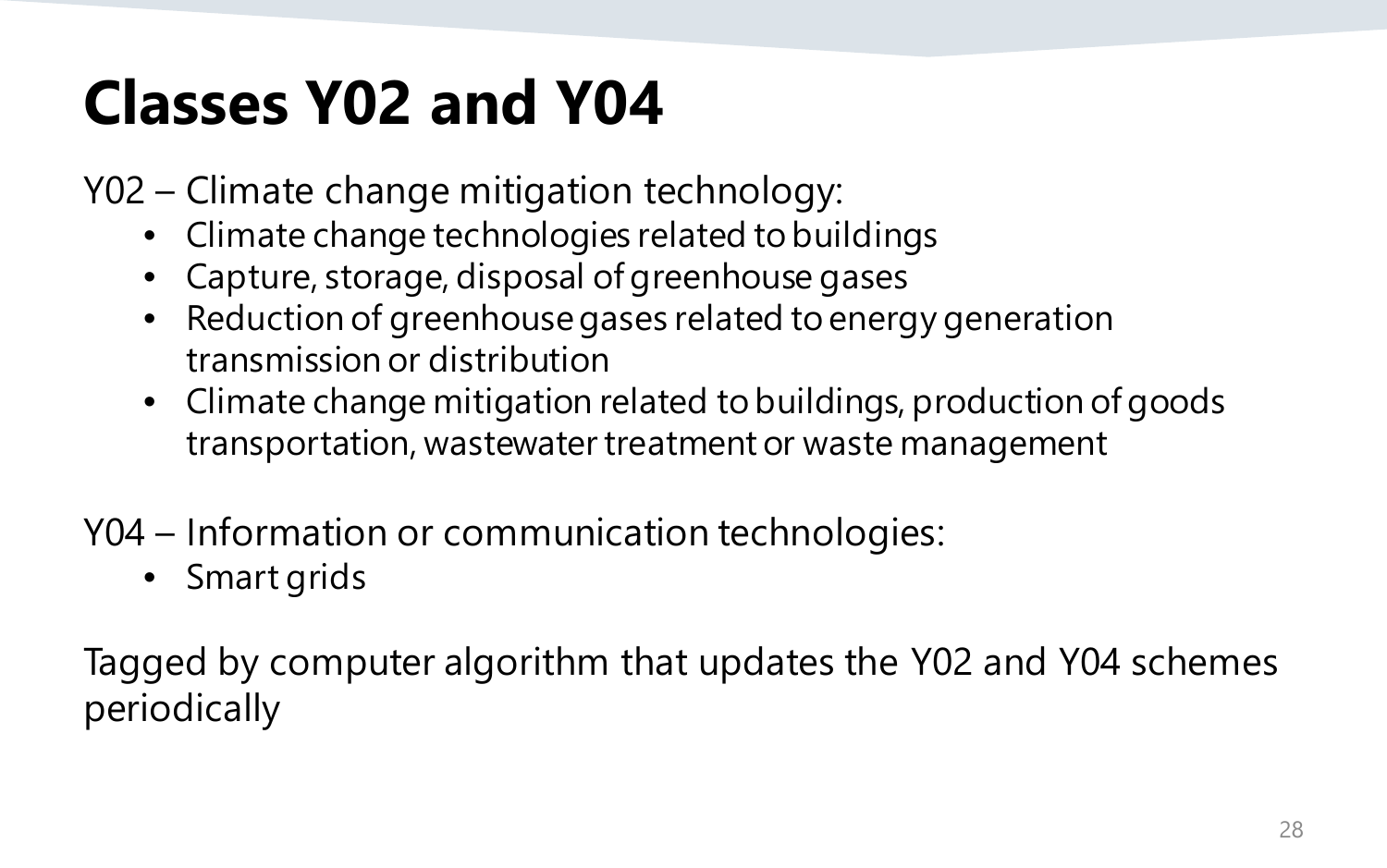## **Class Y10**

Y10S – Subject matter covered by former USPC Cross-Reference

Y10T – Subject matter covered by former USPC

- Introduced to assist with transition from USPC to CPC
- Only allocated as Additional CPC symbols
- Complimentary to other existing CPC sections A-H
- Documents from former USPC collections, but no new documents added to Y10S or Y10T after January 1, 2015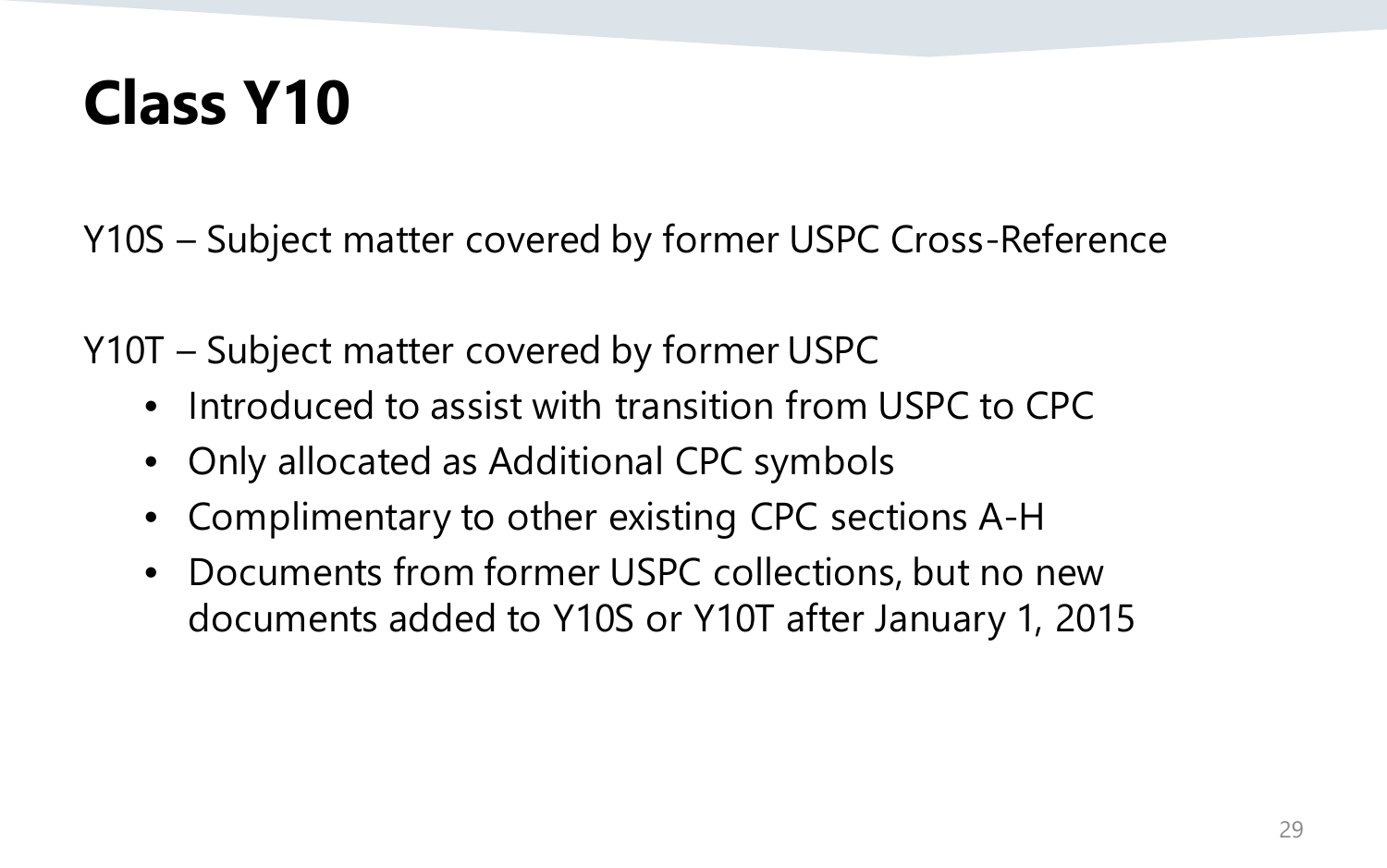## **Functions of Titles, References, Notes, and Warnings of CPC Scheme**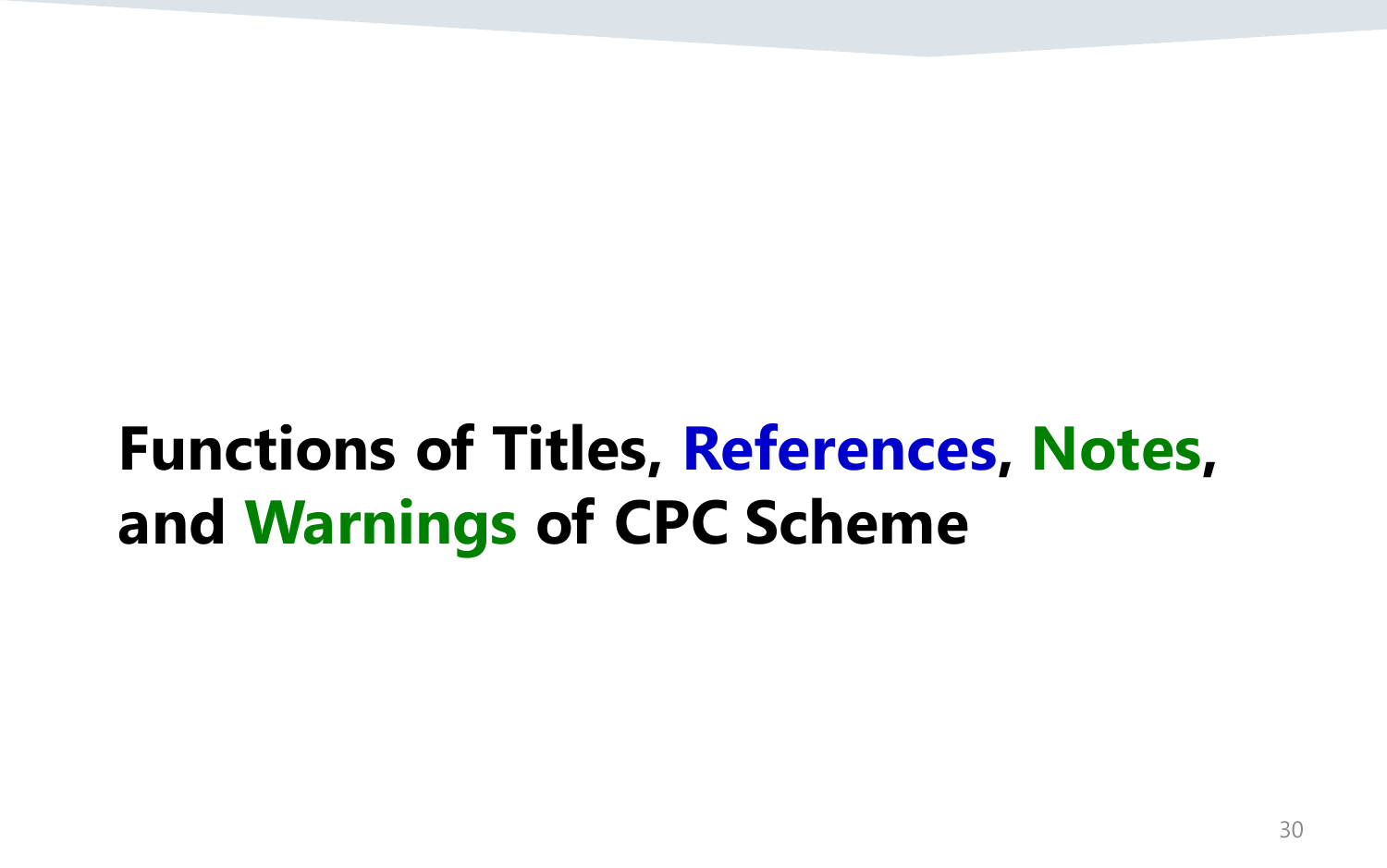### **Essential Functions**



- **Titles**, **References**,**Notes**, and **Definitions**\* indicate the scope and contents of classification places.
- The **Titles**, **References**, **Notes**, and **Definitions**\* of hierarchically higher places define the scope and contents of their hierarchically lower groups.

**Note**: You should always consult not only the **Titles**, **References, Notes** and **Definitions**\*of the group of your interest, but also those of its higher places, e.g. at subclass level, to make sure that the given lower group of interest is within the intended scope.

(\**Definitions will be introduced in this training and covered in more depth in CPC Essentials I, Part C*.)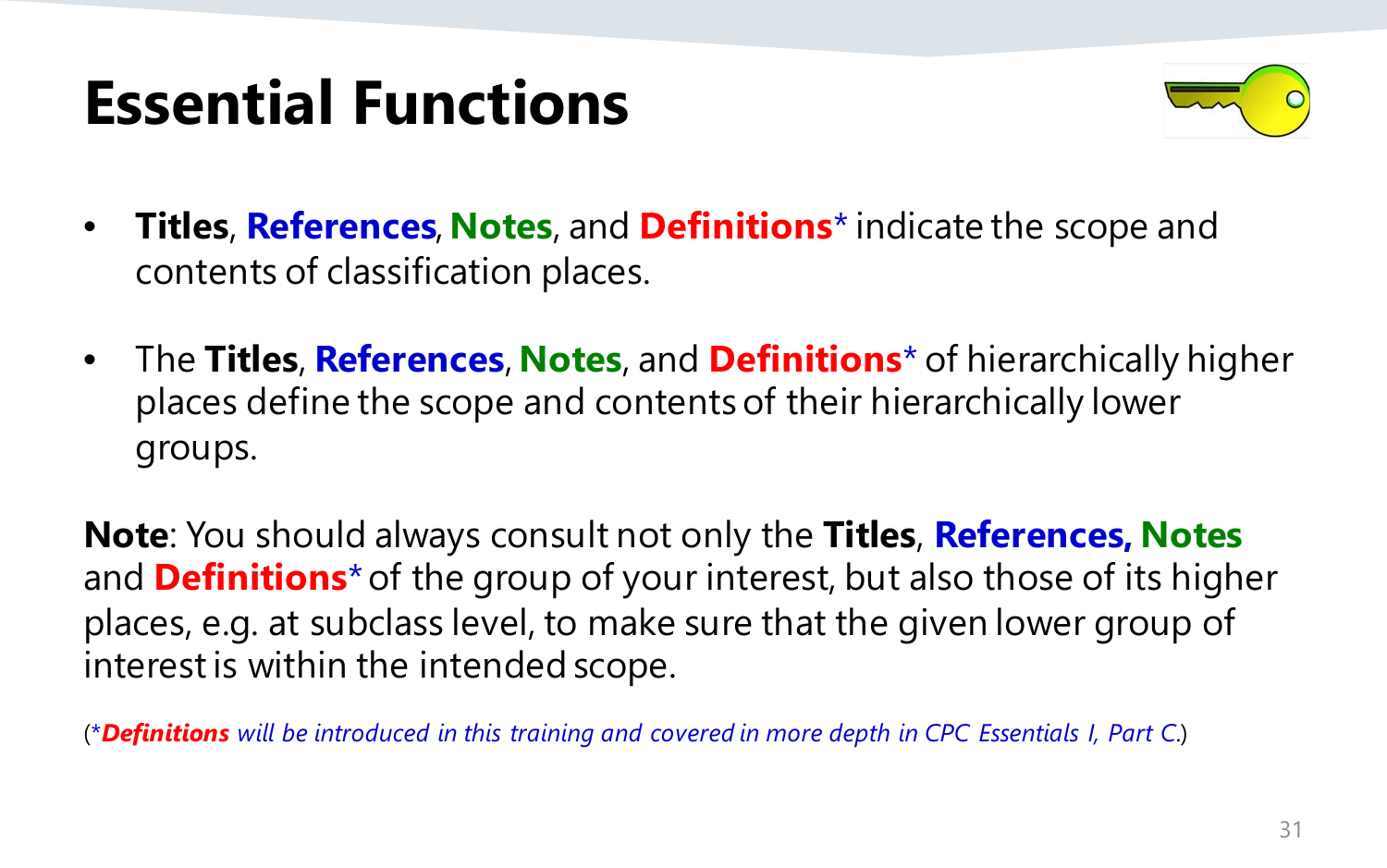# **Consult The Titles, References, Notes and Definitions of Higher Places**

| <b>H04W</b>                   | WIRELESS COMMUNICATIONS NETWORKS (radio transmission systems H04B 7/00 ; transmission                                                                                                                                                                                                                                                                                                                                                                                                                                                                                                                                                                                                                                                                                                                                                                                                           |
|-------------------------------|-------------------------------------------------------------------------------------------------------------------------------------------------------------------------------------------------------------------------------------------------------------------------------------------------------------------------------------------------------------------------------------------------------------------------------------------------------------------------------------------------------------------------------------------------------------------------------------------------------------------------------------------------------------------------------------------------------------------------------------------------------------------------------------------------------------------------------------------------------------------------------------------------|
| <b>References</b>             | systems using electromagnetic waves other than radio waves, e.g. light, infrared H04B 10/00;<br>communication systems using wireless extensions, i.e. wireless links without selective communication,<br>e.g. cordless telephones H04M 1/72; broadcast communication H04H)<br><b>NOTE</b>                                                                                                                                                                                                                                                                                                                                                                                                                                                                                                                                                                                                       |
| <b>NOTE</b>                   | 1. This subclass covers<br>communication networks for selectively establishing one or a plurality of wireless communication<br>links between a desired number of users or between users and network equipment, for the purpose<br>of transferring information via these wireless communication links;<br>networks deploying an infrastructure for mobility management of wireless users connected thereto,<br>e.g. cellular networks, WLAN [Wireless Local Area Network], wireless access networks, e.g. WLL<br>[Wireless Local Loop] or self-organising wireless communication networks, e.g. ad hoc networks;<br>planning or deployment specially adapted for the above-mentioned wireless networks;<br>services or facilities specially adapted for the above-mentioned wireless networks;<br>arrangements or techniques specially adapted for the operation of the above-mentioned wireless |
|                               | networks.                                                                                                                                                                                                                                                                                                                                                                                                                                                                                                                                                                                                                                                                                                                                                                                                                                                                                       |
|                               | This subclass does not cover.<br>2.<br>communication systems using wireless extensions, i.e. wireless links without selective<br>communication, e.g. cordless telephones, which are covered by group H04M 1/72;<br>broadcast communication, which is covered by subclass H04H.                                                                                                                                                                                                                                                                                                                                                                                                                                                                                                                                                                                                                  |
|                               | 3. In this subclass, at each hierarchical level, in the absence of an indication to the contrary,<br>classification is made in the first appropriate place.                                                                                                                                                                                                                                                                                                                                                                                                                                                                                                                                                                                                                                                                                                                                     |
| Title<br>D<br>H04W 56/00<br>÷ | <b>Synchronization arrangements</b>                                                                                                                                                                                                                                                                                                                                                                                                                                                                                                                                                                                                                                                                                                                                                                                                                                                             |
| H04W 56/0005.                 | {synchronizing of arrival of multiple uplinks}                                                                                                                                                                                                                                                                                                                                                                                                                                                                                                                                                                                                                                                                                                                                                                                                                                                  |
| H04W 56/001 .<br>е            | {Synchronization between nodes}                                                                                                                                                                                                                                                                                                                                                                                                                                                                                                                                                                                                                                                                                                                                                                                                                                                                 |
|                               | H04W 56/0015 . {one node acting as a reference for the others}                                                                                                                                                                                                                                                                                                                                                                                                                                                                                                                                                                                                                                                                                                                                                                                                                                  |
|                               | H04W 56/002 . {Mutual synchronization}                                                                                                                                                                                                                                                                                                                                                                                                                                                                                                                                                                                                                                                                                                                                                                                                                                                          |

32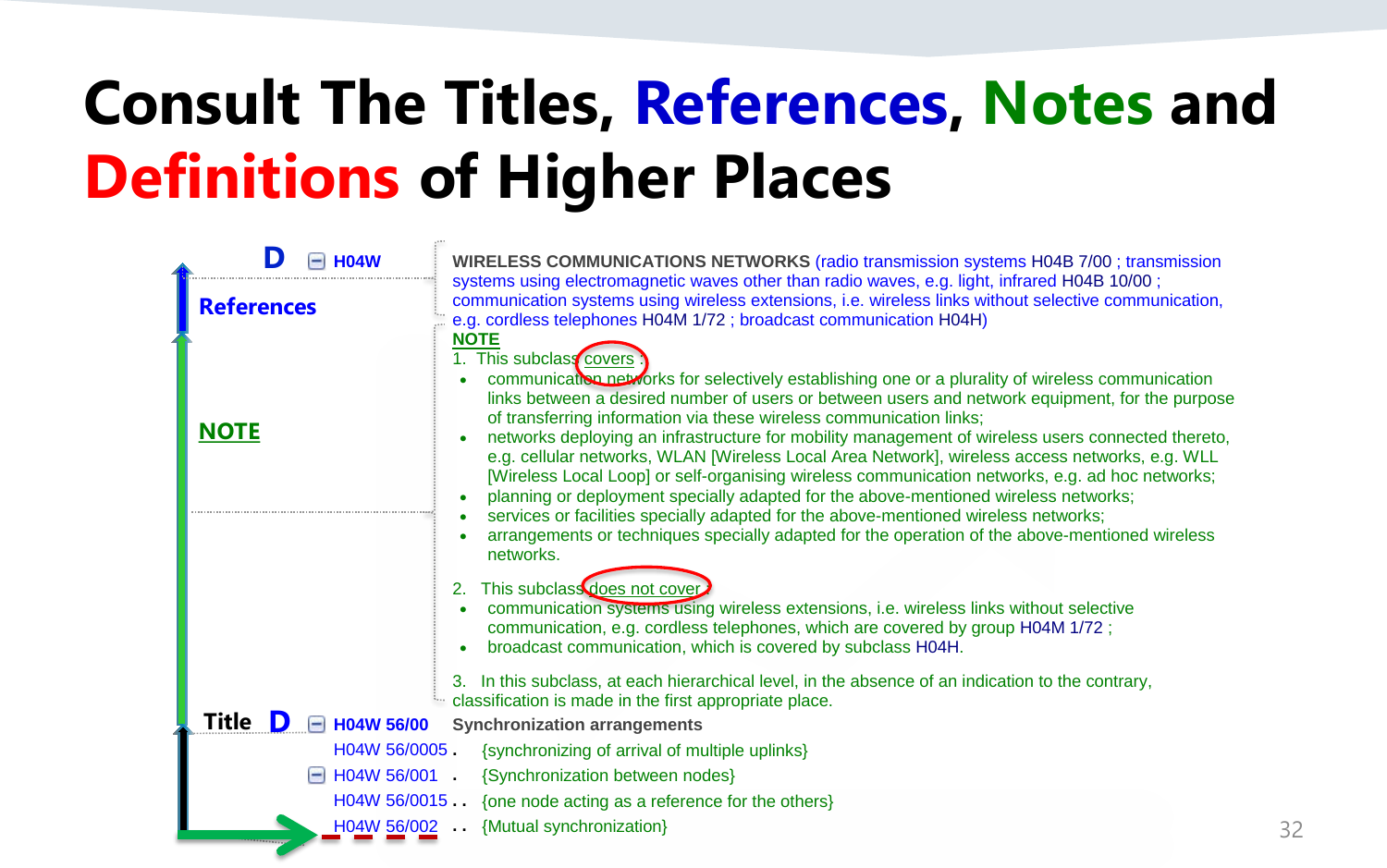### **Titles**

**Titles define specific content in subclasses, and groups (main groups or subgroups).**

• **Single part title**, for example:

**A47C 1/00** Chairs adapted for special purposes

- **Multipart titles**: Two or more distinct parts separated by semicolons. Each part of a multipart title should be interpreted as a separate title. For example:
	- **F25D** REFRIGERATORS; COLD ROOMS; ICE-BOXES; COOLING OR FREEZING APPARATUS NOT COVERED BY ANY OTHER SUBCLASS

*Subclass F25D covers four distinct and separate things: 1) refrigerators, 2) cold rooms, 3) ice boxes, and 4) other types of cooling or freezing apparatus not covered by any other subclass.*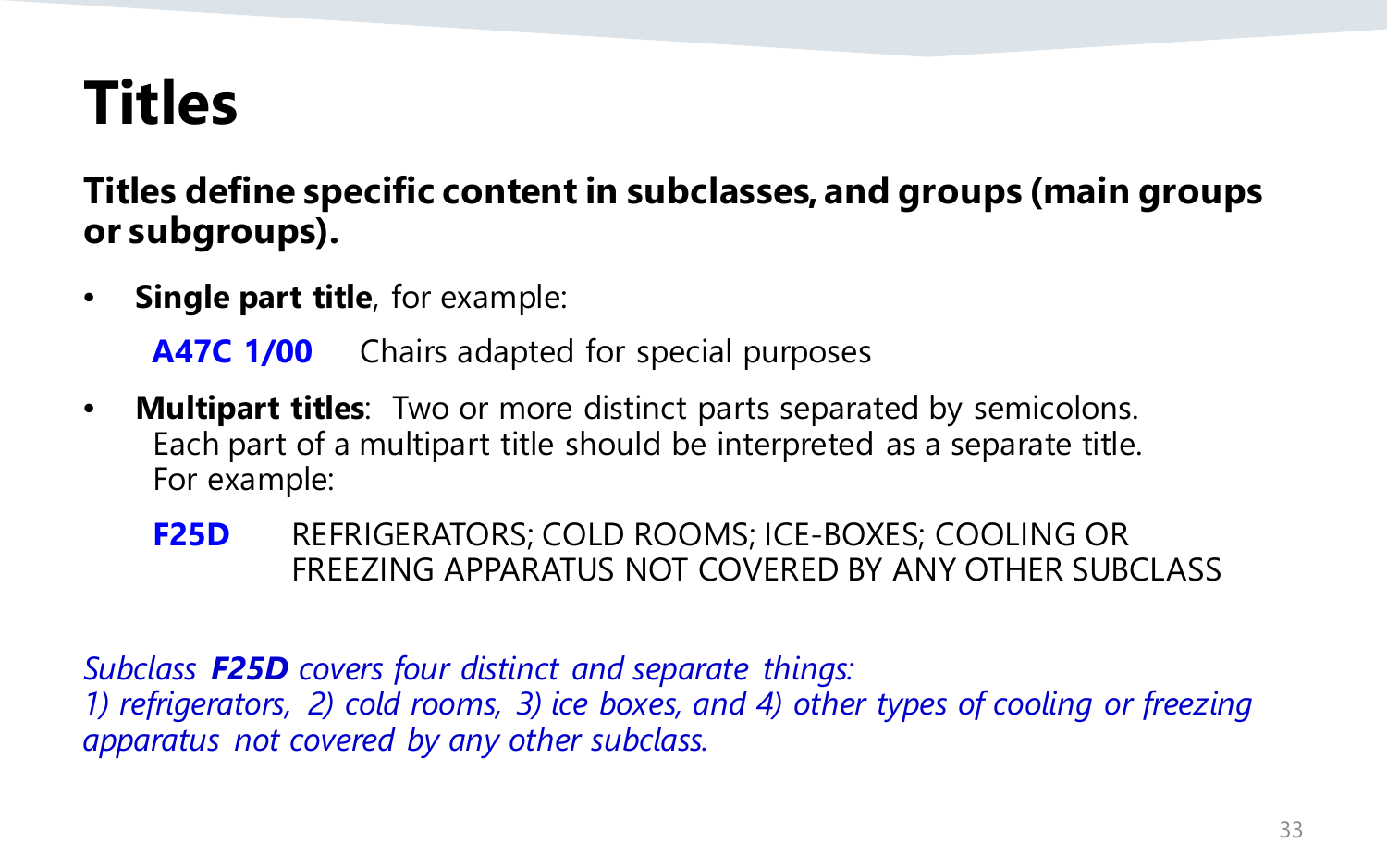### **References**

There are mutiple forms of references in the CPC scheme and **Definitions**.

In the CPC scheme:

- **References** are present in blue within parentheses in titles of subclasses and groups.
- **Precedence References** are present in titles of subgroups.

In **Definitions**:

• **References** are present under red headings.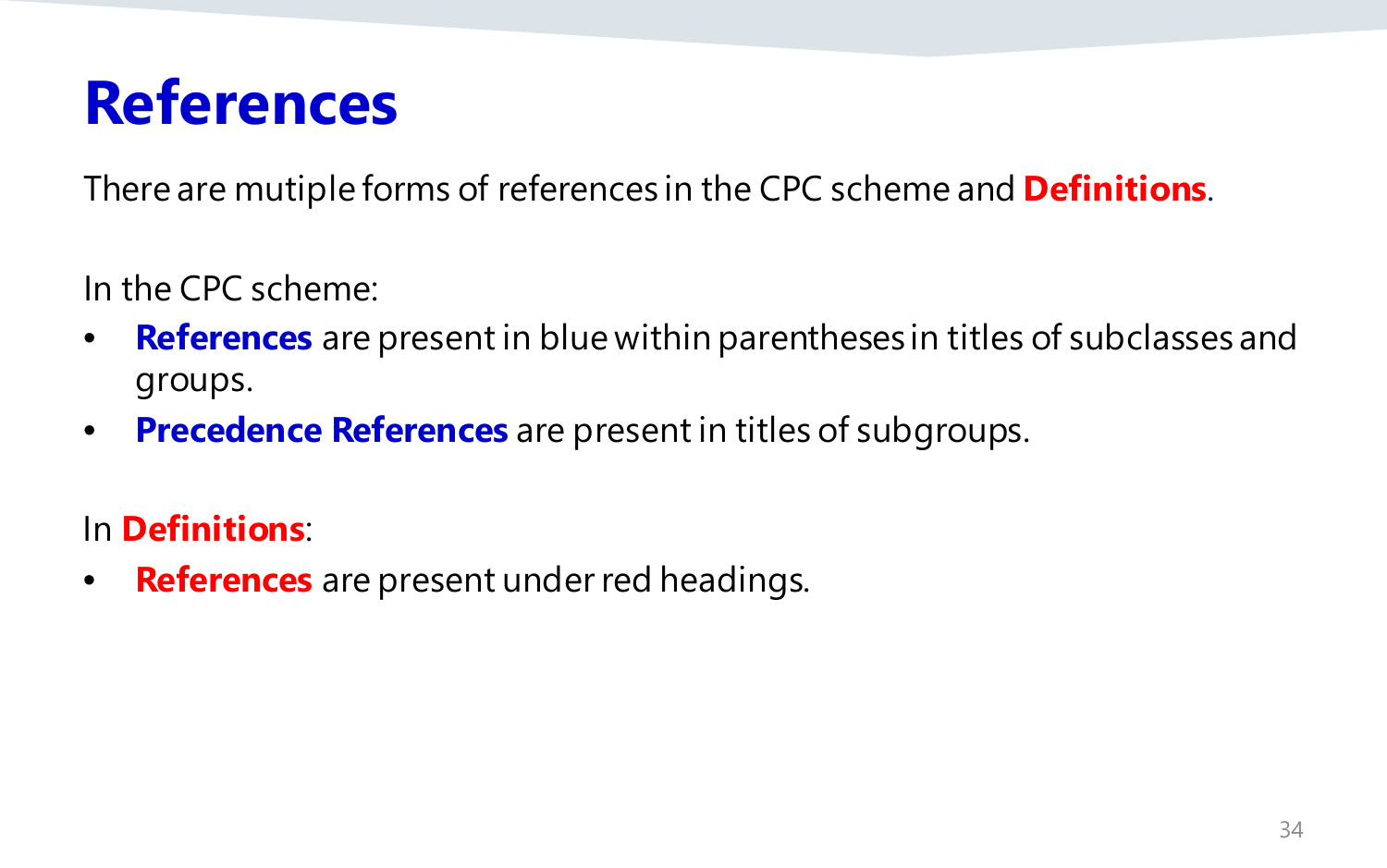## **References in Titles**



• **References**, within parentheses in titles of subclasses (or groups), point to one or more other classification places which cover similar or related subject matter, thus exclude the subject matter from the scope of the current subclass (or group), and as well as its hierarchically lower groups.

#### **Example:**

**H04W WIRELESS COMMUNICATIONS NETWORKS** (radio transmission systems **H04B 7/00**; …communication systems using wireless extensions, i.e. wireless links without selective communication, e.g. cordless telephones **H04M 1/72**; broadcast communication **H04H**)

**References** *in blue state that H04W does not cover radio transmission systems,… communication systems using wireless extensions, and broadcast communication. Therefore this subject matter is excluded from H04W.* 

**References** *also point out where the related subject matter are covered.*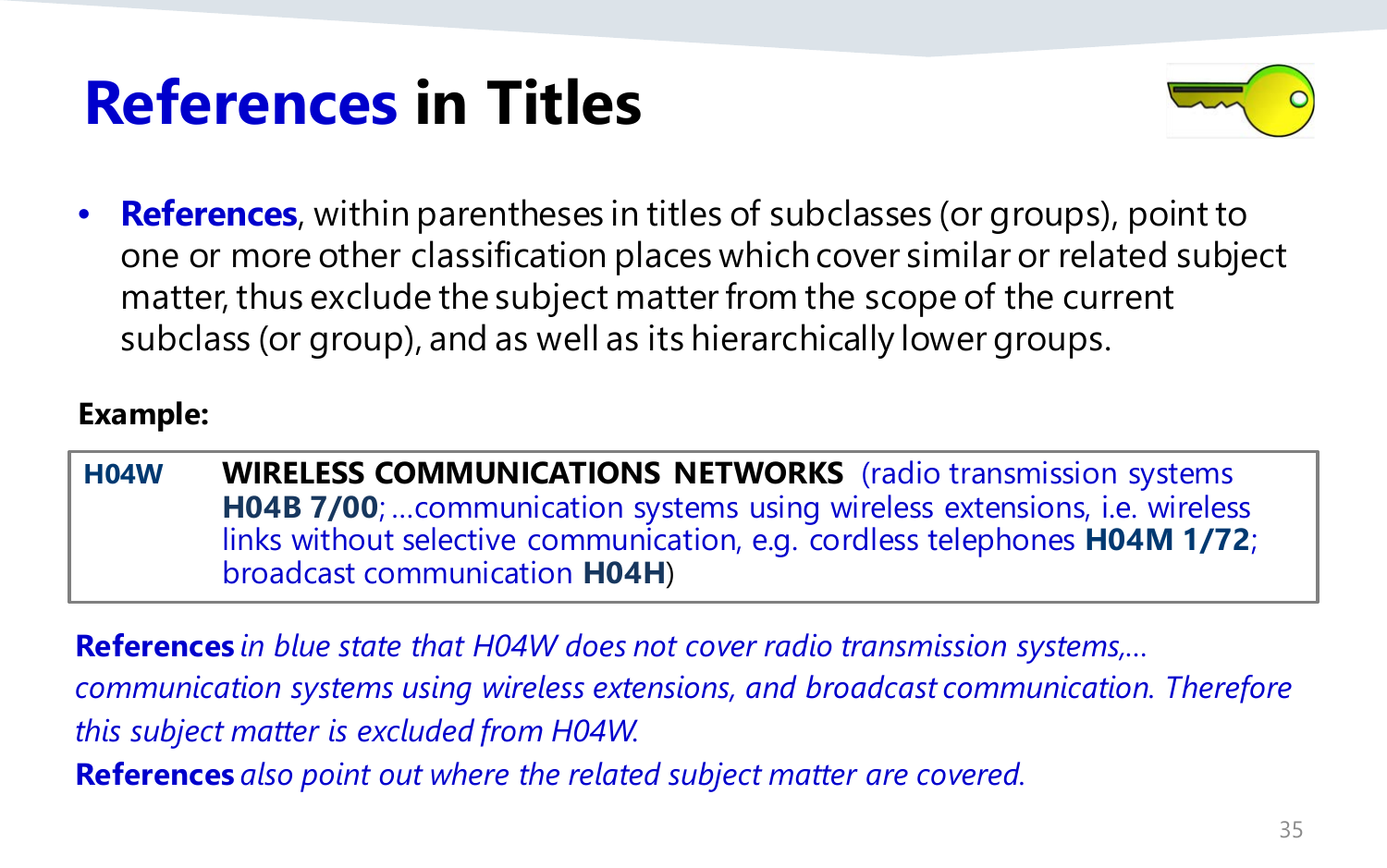### **Precedence References**



- A reference stating that another place "**takes precedence.**"
- Indicates precedence when there is overlapping subject matter in two or more classification places. It is desired that one subject matter should be classified in only one of those places.

|      | G02B 1/00 Optical elements characterised by the material of which they are made |
|------|---------------------------------------------------------------------------------|
| 1/02 |                                                                                 |
| 1/04 | . made of organic materials e.g. plastics (1/08 takes precedence)               |
| 1/06 |                                                                                 |
| 1/08 | . made of polarizing materials                                                  |

*1/04 covers non-polarized optical elements that are made of organic materials.*

*1/08 covers polarizing materials that made of either organic or other materials.* 

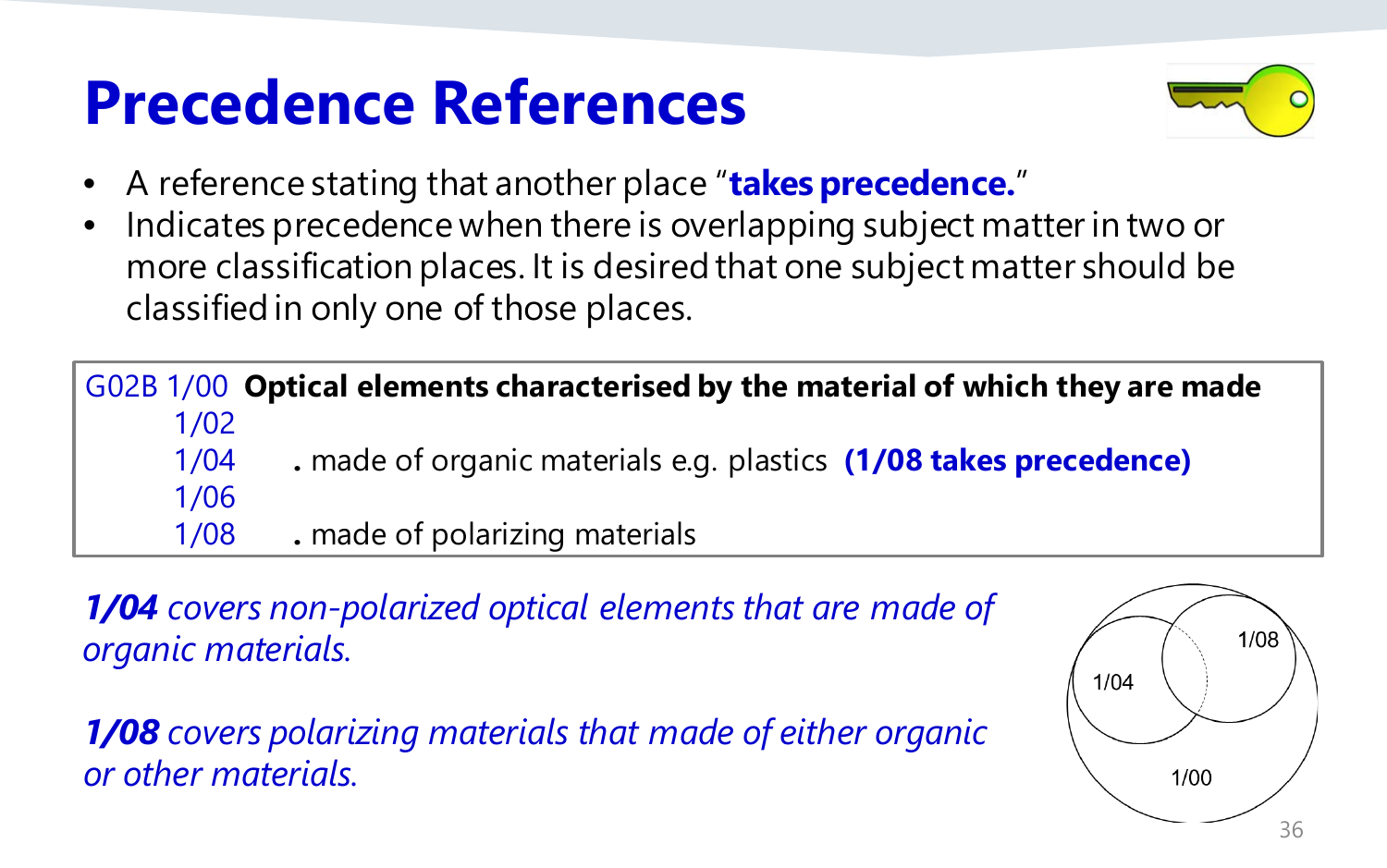### **Precedence References (cont.)**



• Precedent References apply to all of indents of both relevant groups.

|                                          | C12M 31/00 {Means for providing, directing, scattering or concentrating light (C12M 41/06 takes)                                                 |
|------------------------------------------|--------------------------------------------------------------------------------------------------------------------------------------------------|
|                                          | precedence)}                                                                                                                                     |
|                                          | C12M 31/02 . {located outside the reactor}                                                                                                       |
| C12M 31/04 {Mirrors}                     |                                                                                                                                                  |
| C12M 31/06 {Lenses}                      |                                                                                                                                                  |
|                                          | C12M 31/08 . {by conducting or reflecting elements located inside the reactor or in its structure}                                               |
|                                          | C12M 31/10 . {by light emitting elements located inside the reactor, e.g. LED or OLED}                                                           |
|                                          | . C12M 31/12 . {Rotating light emitting elements}                                                                                                |
| $\textsf{C12M 41/06}.$ {of illumination} | C12M 41/00 {Means for regulation, monitoring, measurement or control, e.g. flow regulation}<br>C12M 41/065. {Means for changing the orientation} |

*The precedence reference in 31/00 refers to group 41/06, and applies to all indent groups C12M 31/00-31/12, 41/06 and 41/065.*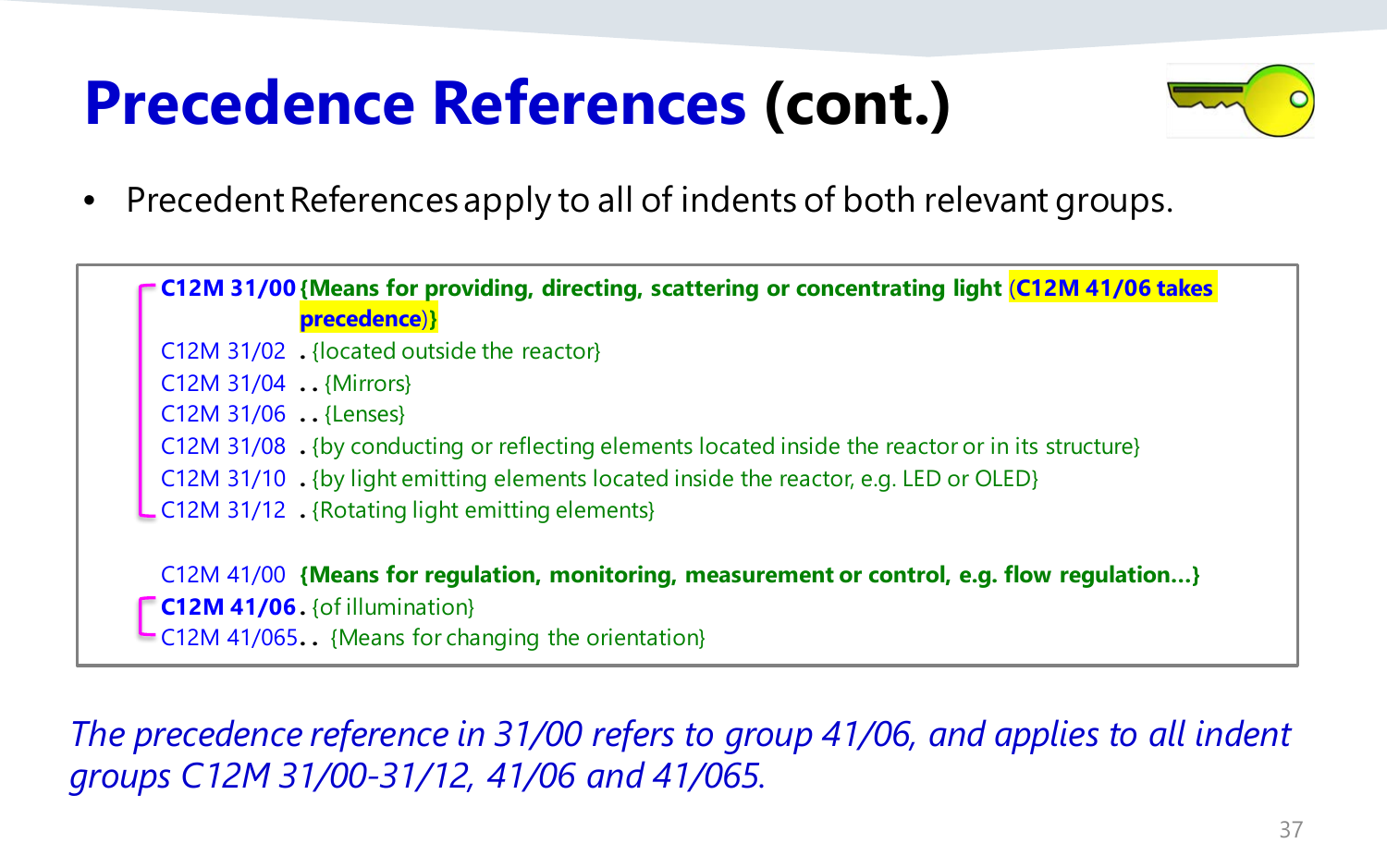## **How to Use a Precedence Reference**

- 1. Carefully read the titles of both relevant groups, **including all of indents**, to understand the scope of the two groups.
- 2. Determine whether or not your subject matter falls within the overlap between two groups.
- 3. If your subject matter falls within the overlap, select the appropriate group by following the precedence reference.
- 4. If your subject matter does not fall within the overlap, select the appropriate group that covers your subject matter according to the title of the group.



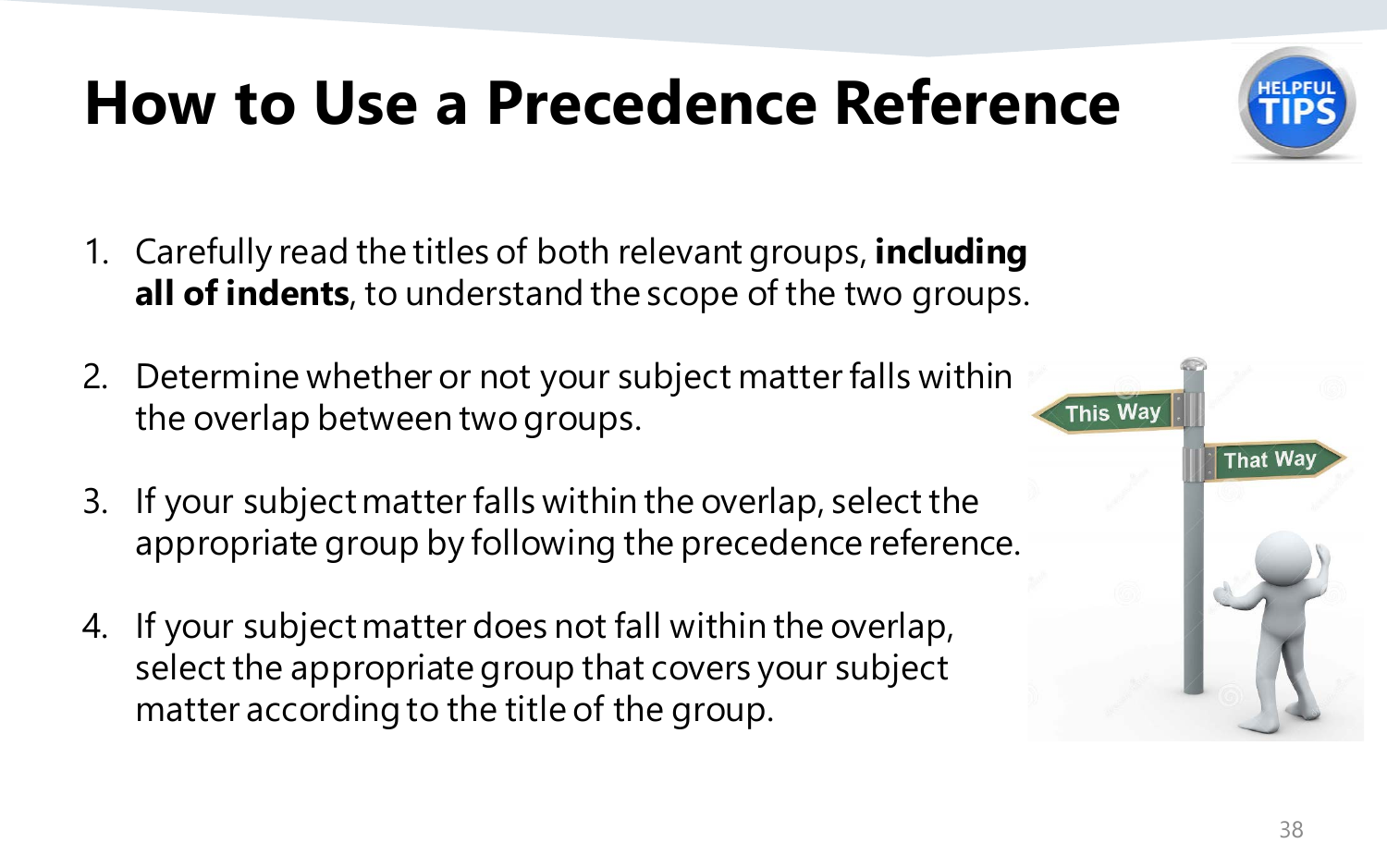### **Knowledge Check Question 1**



Which subgroup is appropriate for a document that discloses an optical element made of a polarizing crystal?

- A) G02B 1/02
- B) G02B 1/08

G02B 1/00 **Optical elements characterised by the material of which they are made**  1/02 **.** made of crystals e.g. rock-salt, semi-conductor **(1/08 takes precedence)** 1/04 **.** made of organic materials e.g. plastics **(1/08 takes precedence)** 1/06 1/08 **.** made of polarizing materials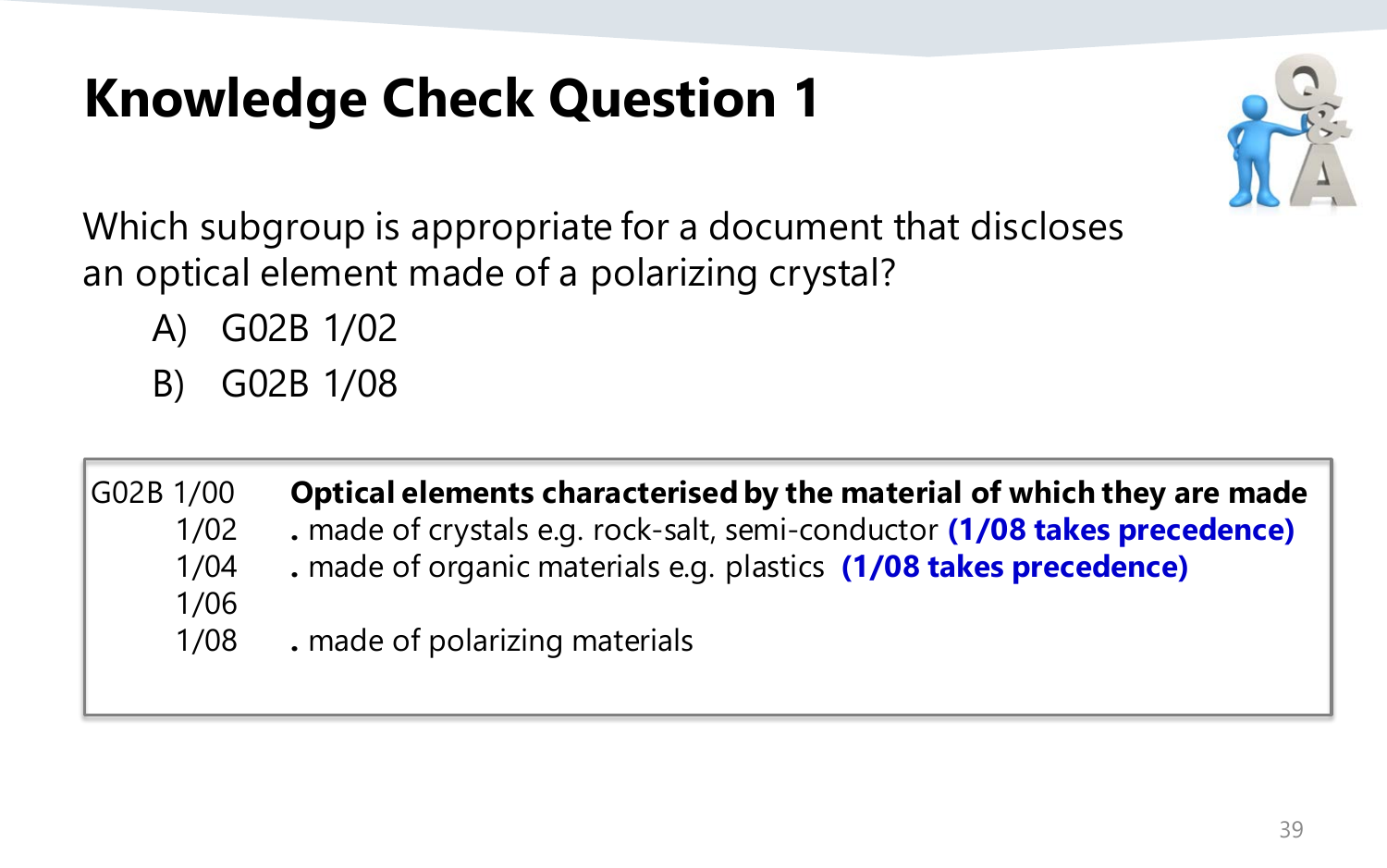### **Knowledge Check Question 1 Answer**



**B** is the correct answer.

| G02B 1/00 | Optical elements characterised by the material of which they are made     |
|-----------|---------------------------------------------------------------------------|
| 1/02      | . made of crystals e.g. rock-salt, semi-conductor (1/08 takes precedence) |
| 1/04      | . made of organic materials e.g. plastics (1/08 takes precedence)         |
| 1/06      |                                                                           |
| 1/08      | . made of polarizing materials                                            |
|           |                                                                           |

*An optical element made of a polarizing crystal could go to either 1/02 or 1/08. However, the precedence reference states 1/08 take precedence when there is overlapping subject matter. 1/08 covers a polarizing materials. In view of precedence reference, 1/08 is proper for a polarizing crystal.*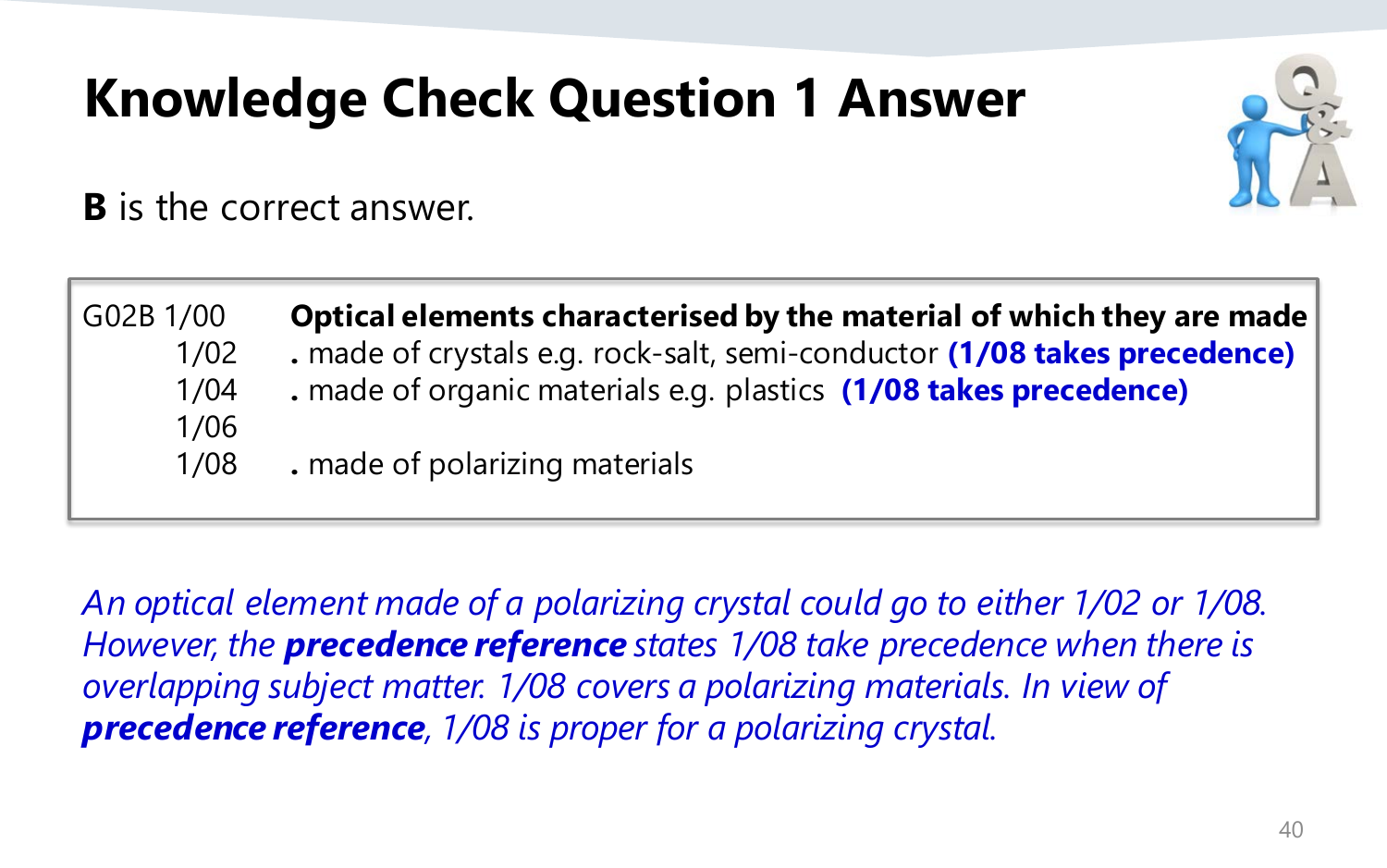### **Knowledge Check Question 2**



Which subgroup is appropriate if a document discloses an optical element made of a colloidal (non-polarizing) crystal?

- A) G02B 1/02
- B) G02B 1/08

| G02B 1/00 | Optical elements characterised by the material of which they are made     |
|-----------|---------------------------------------------------------------------------|
| 1/02      | . made of crystals e.g. rock-salt, semi-conductor (1/08 takes precedence) |
| 1/04      | . made of organic materials e.g. plastics (1/08 takes precedence)         |
| 1/06      |                                                                           |
| 1/08      | . made of polarizing materials                                            |
|           |                                                                           |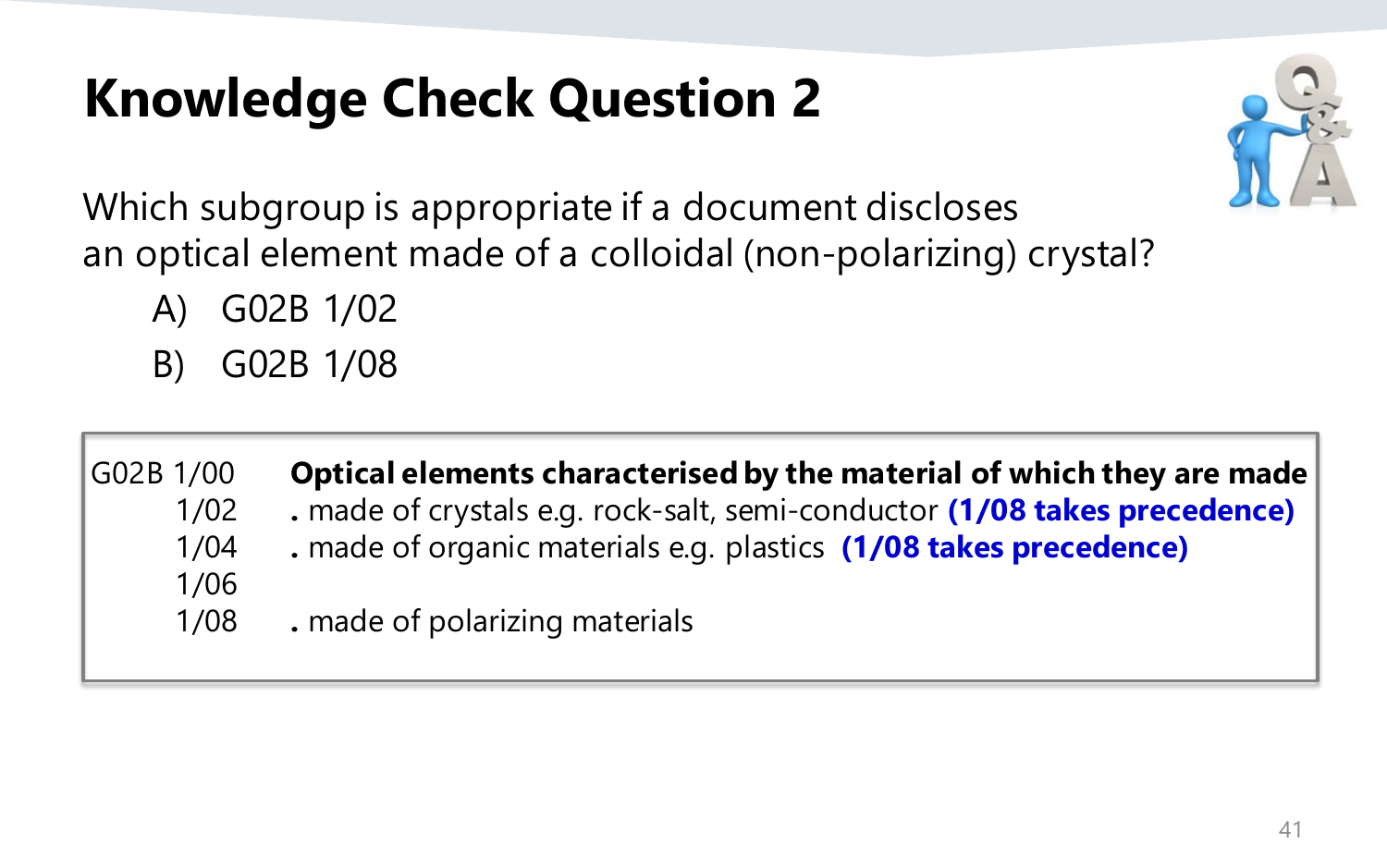### **Knowledge Check Question 2 Answer**



**A** is the correct answer.

| G02B 1/00 | Optical elements characterised by the material of which they are made     |
|-----------|---------------------------------------------------------------------------|
| 1/02      | . made of crystals e.g. rock-salt, semi-conductor (1/08 takes precedence) |
| 1/04      | . made of organic materials e.g. plastics (1/08 takes precedence)         |
| 1/06      |                                                                           |
| 1/08      | . made of polarizing materials                                            |

*A colloidal crystal is made of non-polarizing material. Although there is a precedence reference in 1/02, the subject matter does not overlap with subgroup 1/08. Therefore, an optical element made of a colloidal (non-polarizing) crystal only fits in subgroup 1/02.*

42 *Note: If a document discloses two embodiments, e.g. both a polarizing crystal and non-polarizing crystal, and both warrant classification, both 1/08 and 1/02 are given to the document.*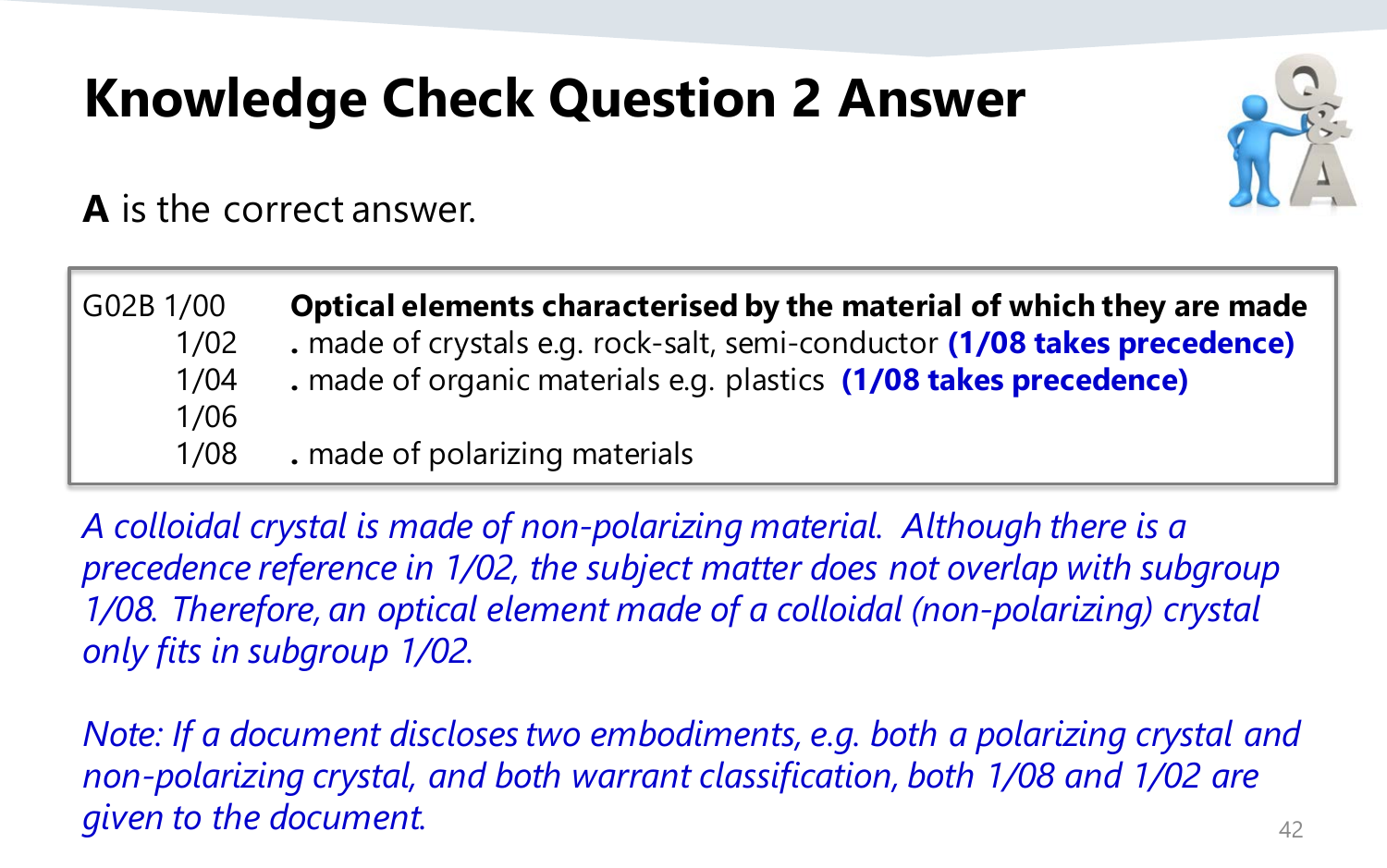### **Notes**



#### **1. Explain scope**

Example from G01N21/00: **NOTE** This group does not cover the investigation of spectral properties of light per se, or measurements of the properties…

#### **2. Define terminology**

Example from B22F: **NOTE** In this subclass, the following terms or expressions are used with the meanings indicated: "metallic powder" covers powders containing a substantial proportion of nonmetallic material;…

#### **3. Indicate Classification rules**

Example from B60K6/20:

**NOTE** When classifying in one of groups B60K6/22, B60K 6/42 or B60K 6/50, further technical information, which is considered to represent information of interest for search, should also be classified in the other subgroups of main group B60K 6/00 to enable searching using a combination of classification symbols.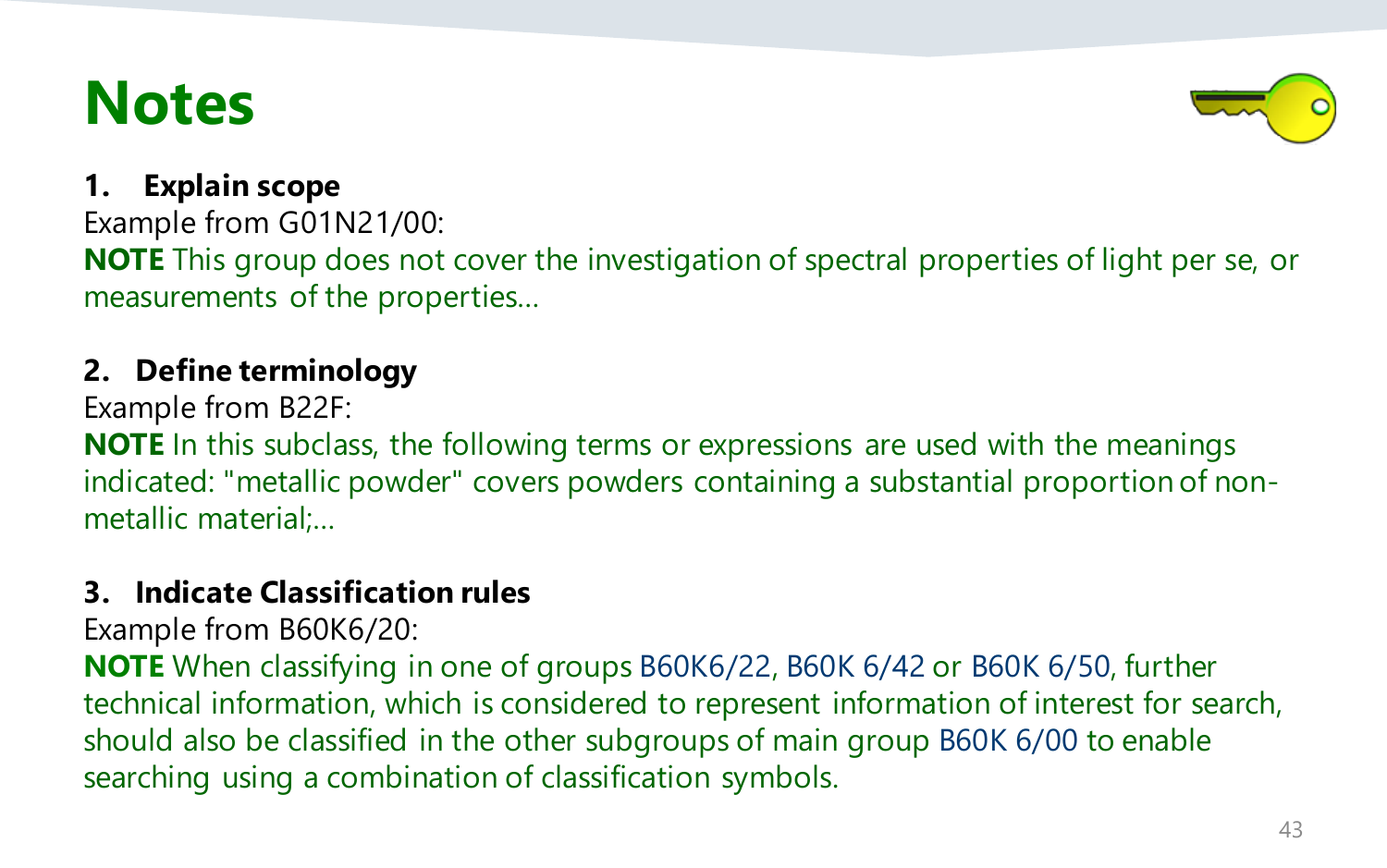



#### **A warning signals incomplete classification or deviations from IPC.**

**1. Advise that groups are not complete,** for example, in B60R 21/015: **WARNING**

Group(s) B60R 21/0133 – B60R 21/01338 are incomplete pending reclassification of documents from group B60R 21/0132. Until reclassification is complete, groups B60R 21/0132 and B60R 21/0133 – B60R 21/01338 should be considered in order to perform a complete search.

#### **2. Advise that groups do not follow the IPC**, for example, **WARNING**

The following IPC groups are not used in the CPC system. Subject matter covered by these groups is classified in the following CPC groups:

A01B69/04 covered by A01B 69/008 A01B69/06 covered by A01B 69/005 A01B69/08 covered by A01B 69/006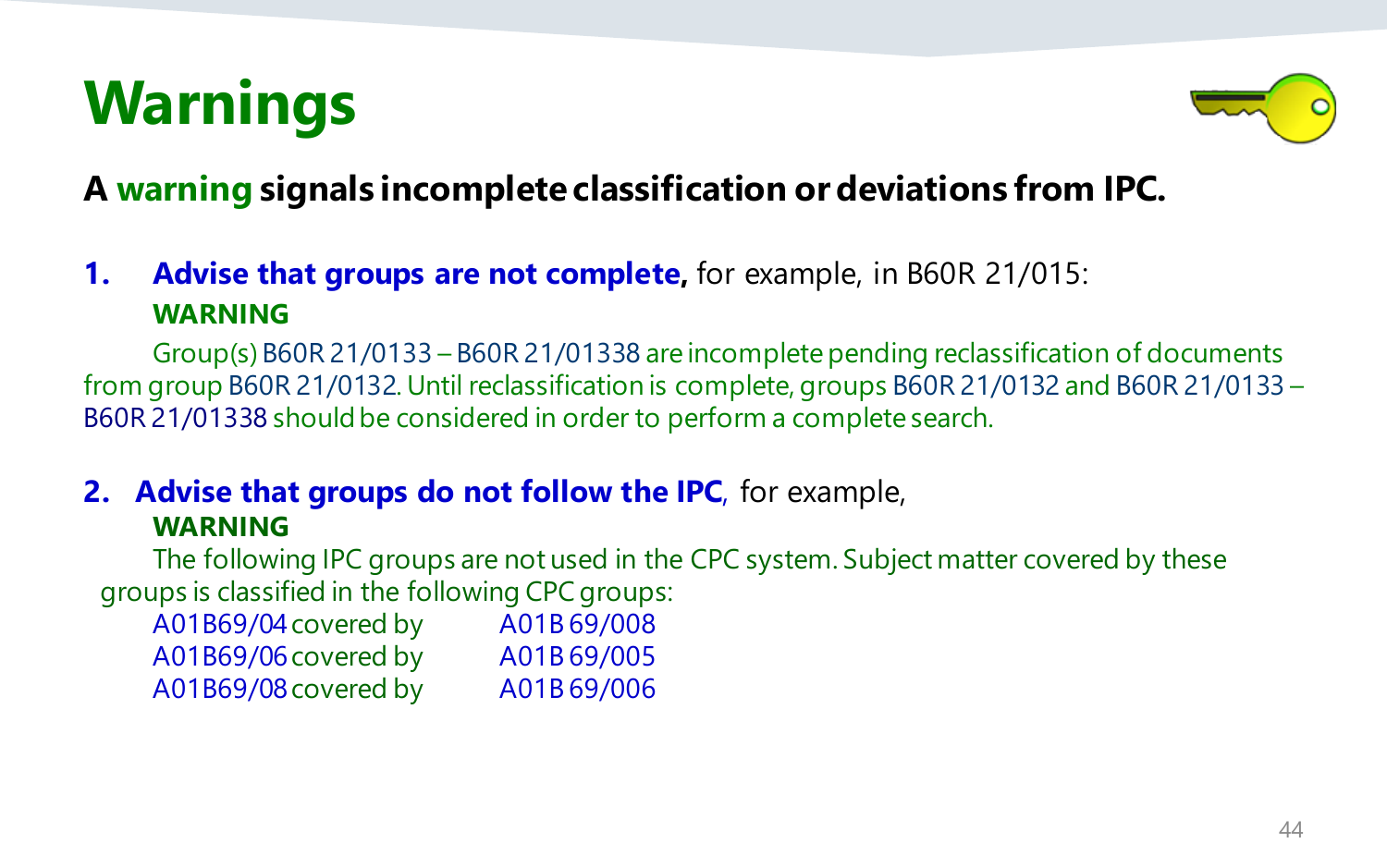# **Summary**

### **You should now be familiar with:**

- Relationship between IPC and CPC schemes
- The different CPC symbols and their functions
- How the CPC hierarchical structure determines the **order** and **priority** of groups
- How to correctly interpret CPC titles according to their hierarchy
- The roles of **Titles**, **References** and **Notes** in determining **the scope** and **contents** of classification places